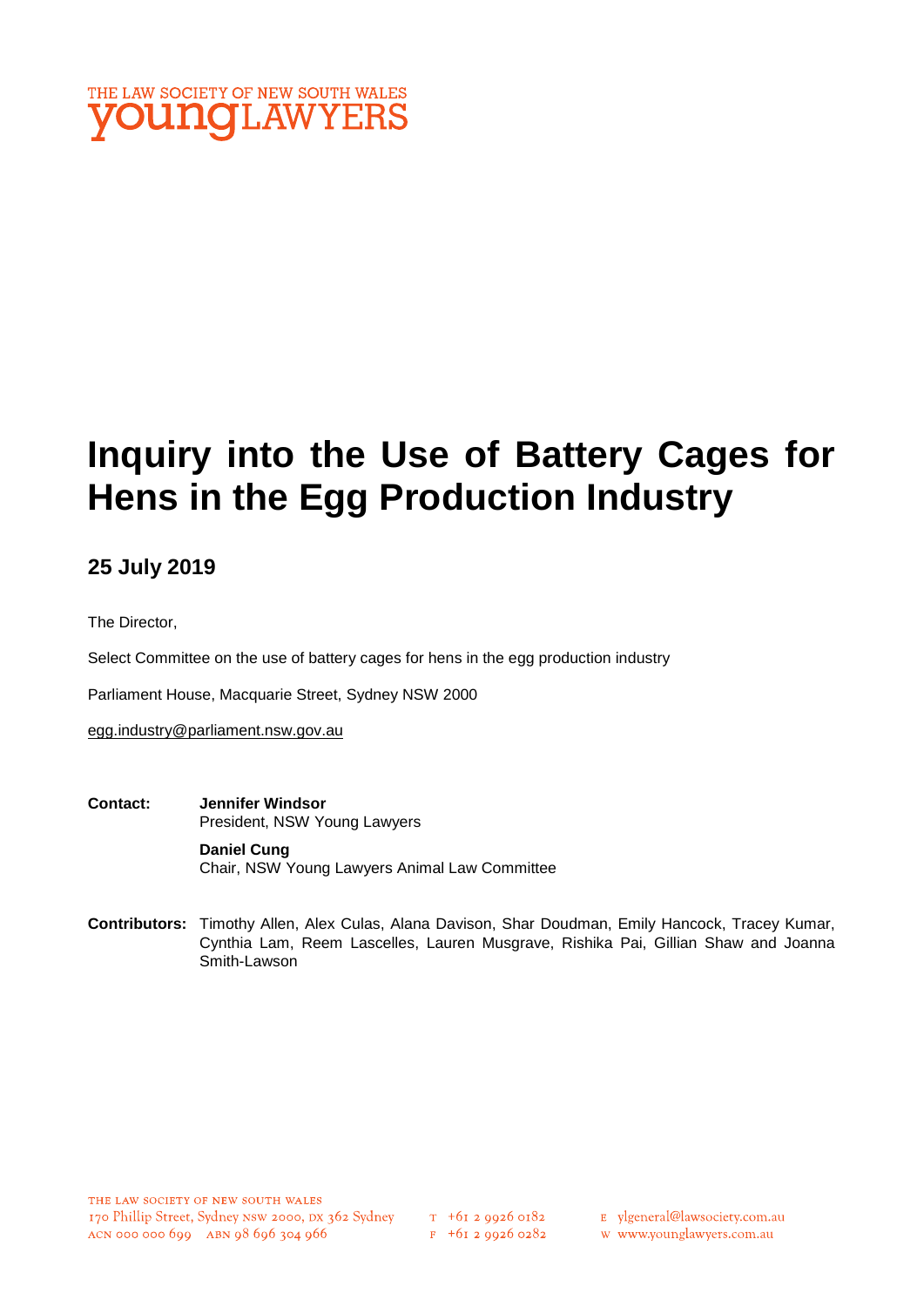# THE LAW SOCIETY OF NEW SOUTH WALES **OUNOLAWYERS**

The NSW Young Lawyers Animal Law Committee (**Committee**) makes the following submission in response to the Terms of Reference on the inquiry into the use of battery cages for hens in the egg production industry (**Terms of Reference**).

# **NSW Young Lawyers**

NSW Young Lawyers is a division of the Law Society of New South Wales. NSW Young Lawyers supports practitioners in their professional and career development in numerous ways, including by encouraging active participation in its 15 separate committees, each dedicated to particular areas of practice. Membership is automatic for all NSW lawyers (solicitors and barristers) under 36 years and/or in their first five years of practice, as well as law students. NSW Young Lawyers currently has over 15,000 members.

The Committee comprises a group of over 400 members interested in animal welfare and laws regulating the treatment of animals. The Committee aims to raise awareness and provide education to the legal profession and wider community, while increasing understanding about the importance of protecting animals from abuse and neglect. A common theme amongst Committee members is a passion and desire to use their legal skills and the law to improve the welfare of animals.

# **Summary of Recommendations**

- 1. With respect to the Terms of Reference, in summary the Committee submits that:
	- a)
- (i) Layer hens in battery cages are deprived of the Five Freedoms that measure adequate animal welfare. Several jurisdictions have banned and/or are phasing out battery cages due to the physical and physiological welfare issues inflicted upon layer hens. New South Wales (**NSW**) should follow suit by banning the use of battery cages for layer hens.
- (ii) Other considerations raised by opponents to a ban of battery cages, such as cost, mortality and productivity, when holistically analysed in order to make an evidence-based determination on whether the use of battery cages is justified, do not outweigh the significant welfare considerations and other adverse impacts outlined in this submission.
- (iii) The use of battery cages is inconsistent with community standards and is largely opposed by the general public.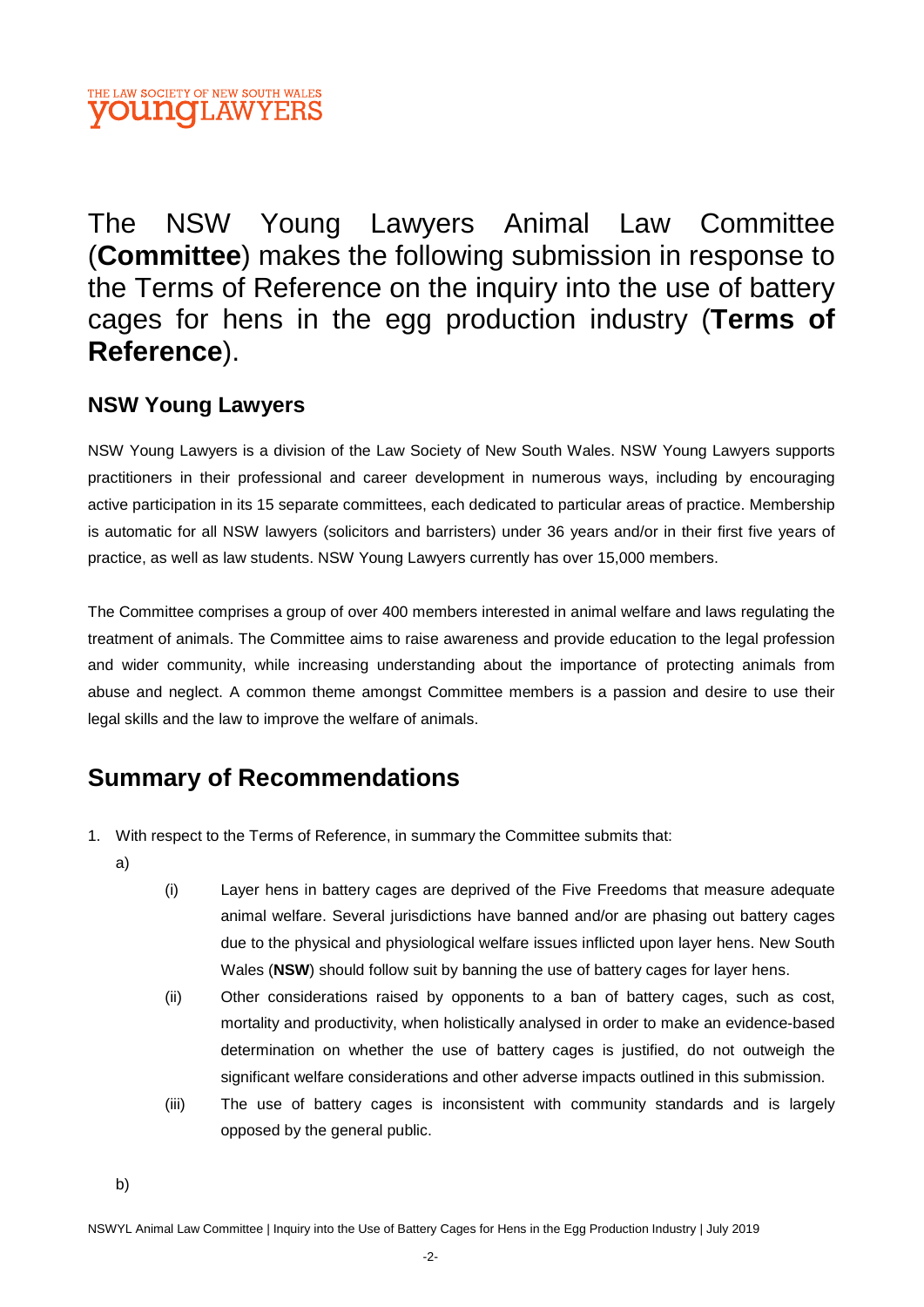## THE LAW SOCIETY OF NEW SOUTH WALES **OUNCLAWYERS**

- (i) Substantial measures are required to prevent poor animal welfare outcomes to layer hens in the egg production industry of NSW, including the banning of battery cages (or in the alternative, phasing out) and debeaking practices, and penalising egg producers' non-compliance with such restrictions.
- (ii) The minimum standards of accommodation for hens in the commercial egg production industry in NSW should be mandated in line with the standards legislated in the Australian Capital Territory (**ACT**). Floor area and stock density provisions in NSW should be increased to enable hens to exhibit their natural instincts and behaviours.
- c)
- (i) Commercial egg production operations generate negative environmental impacts.
- (ii) Commercial egg workers are frequently subjected to a number of unsafe working conditions that can lead to serious health issues.
- d) Commercial egg workers often have unsafe working conditions that may lead to health issues. Australian consumers are becoming increasingly concerned with animal welfare and ethical food production leading to a relative increase in the sale of free range eggs in Australia.
- e) It is vital that egg packaging and labelling is more transparent about the conditions of the commercial egg production operations and practices to ensure consumers can make informed decisions.
- f)
- (i) While a ban of battery cage farming may increase the production cost of eggs, this is unlikely to adversely affect the egg market or impact the livelihood of egg farmers.
- (ii) The potential economic impacts associated with the improved treatment of hens is offset by public dissatisfaction with the animal welfare outcomes associated with battery caged eggs.
- g) The advantages of battery caged systems are outweighed by its disadvantages and the benefits of its alternatives methods, such as free range systems.
- h) Government support of free range eggs may assist businesses in the transition to free range eggs.
- i) Scientific research strongly supports a conclusion that battery cages have detrimental impacts on the welfare of hens, including preventing natural behaviours, invoking anxiety and inducing physical injury.
- j) Urgent reform, such as mandating determination of the sex of the chick while in the incubation phase, is required to prevent the mass slaughter of male chicks, an inherent and largely unknown element of the egg production industry.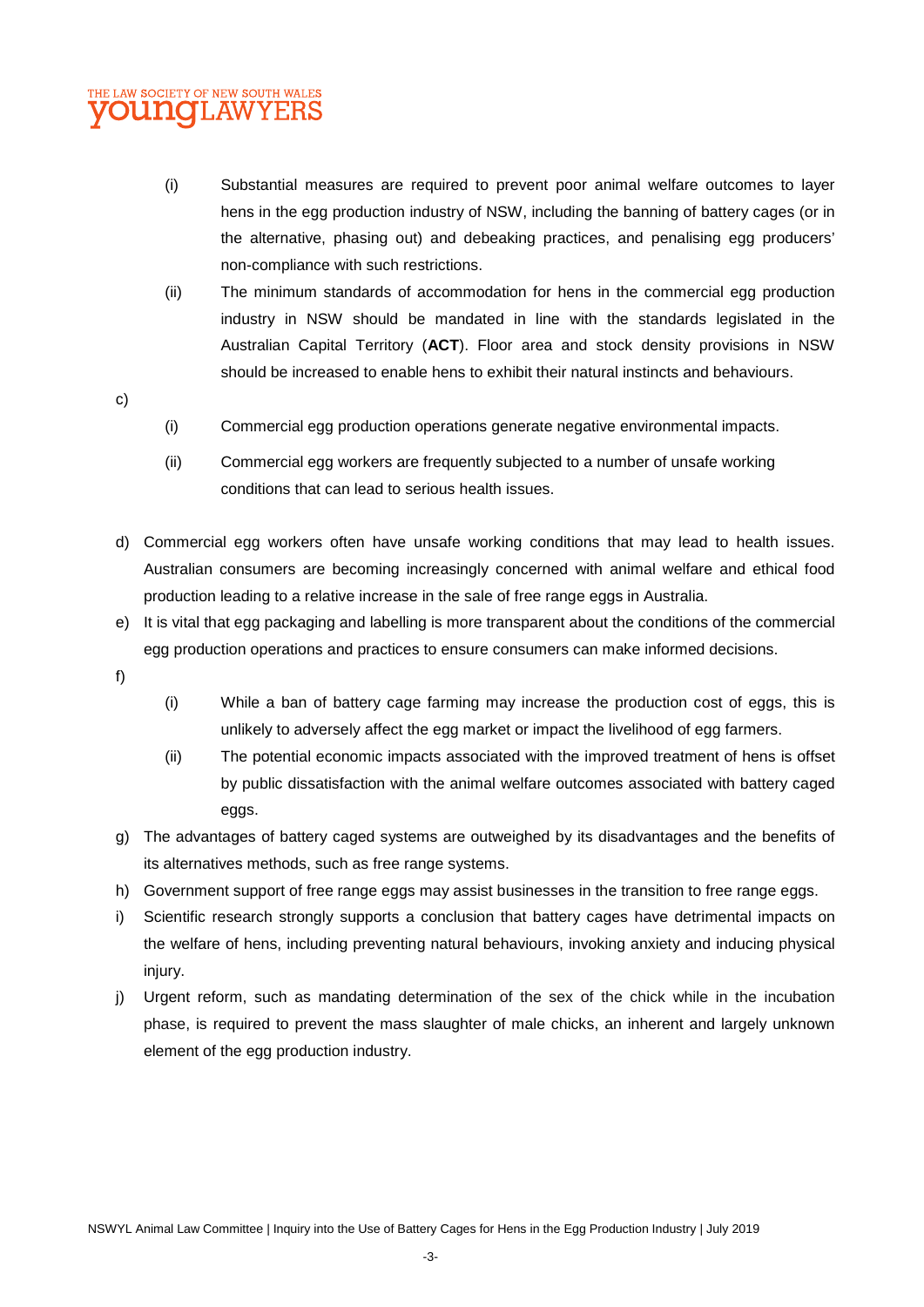# THE LAW SOCIETY OF NEW SOUTH WALES **JUNOT.AW**

# **Discussion**

The Committee submits that inhumane practices in the use of battery cages for hens in the egg production industry, detailed in responding to the Terms of Reference, fail to consider the sentient status of hens. Research indicates that hens exhibit preferences as to their environments, experience physical sensations and emotional responses<sup>1</sup> and possess complex cognitive abilities;<sup>2</sup> all of which indicate a level of sentience in hens.

The Committee comments on each of the Terms of Reference as follows:

### **(1) (a) (i) Whether or not the use of battery cages to contain or accommodate hens in the egg production industry is associated with poor animal welfare outcomes or is accompanied by poor animal welfare practices.**

The evidence is clear that the use of battery cages is associated with poor animal welfare outcomes and poor animal welfare practices.

The United Kingdom Farm Animal Welfare Committee developed the Five Freedoms<sup>3</sup> as a basic standard of animal welfare assessment.<sup>4</sup> There is an extensive body of scientific evidence confirming that birds confined in battery cages experience pain and suffering, depriving battery cage hens of these basic Five Freedoms. By way of example:

- Free roaming hens display natural instincts and behaviours such as wandering, playing, dust bathing, perching,<sup>5</sup> stretching, nesting, foraging and wing flapping,<sup>6</sup> with the inability to do so resulting in both physical and psychological stress for hens.<sup>7</sup> Layer hens confined to a battery cage, sometimes with up to 20 other hens and allocated a space less than an A4 size of paper $^8$  are deprived of their natural behaviours.
- Layer hens in battery cages suffer from low bone strength,  $9$  with the cages preventing hens from adopting their natural standing, high-head posture and body posture for their species.<sup>10</sup> The lack of

<sup>4</sup> Farm Animal Welfare Council, Farm Animal Welfare in Great Britain: Past, Present and Future, (October 2009) <https://assets.publishing.service.gov.uk/government/uploads/system/uploads/attachment\_data/file/319292/Farm\_Anima

<sup>1</sup> Michael C Appelby, *Poultry Behaviour And Welfare* (CABI Publishing, Cambridge, 2004).

<sup>2</sup> Lesley Joy Rogers, *The Development Of Brain And Behaviour In The Chicken* (CAB International, 2007).

<sup>&</sup>lt;sup>3</sup> The Five Freedoms include freedom from hunger or thirst, freedom from discomfort, freedom from pain, injury or disease, freedom from fear and distress, and freedom to express normal behaviour.

l\_Welfare\_in\_Great\_Britain\_-\_Past\_\_Present\_and\_Future.pdf>, 2.<br><sup>5</sup> RSPCA Australia, *Five Ways To Keep Hens Happy* (13 Sept 2017) <<u>https://www.rspca.org.au/blog/2017/five-ways-</u> keep-hens-happy >.

<sup>6</sup> Voiceless: The Animal Protection Institute, *Battery Hens*, Voiceless Limited <https://www.voiceless.org.au/hottopics/battery-hens>.

Voiceless: The Animal Protection Institute, *Animal Law in the Spotlight: NSW Battery Hen Bill*

<sup>&</sup>lt;https://www.voiceless.org.au/content/animal-law-spotlight-nsw-battery-hen-bill>.<br><sup>8</sup> David Witcombe, 'Layer hen welfare: a challenging and complex issue' (Speech, Animal Welfare Science Centre, Department of Primary Industries, 8 June 2007) <http://www.animalwelfare.net.au/article/scientific-seminars>.<br><sup>9</sup> European Eood and Sofoty Authority (Opinion on the Scientific Banal of Animal Health and Welfare an a regula

European Food and Safety Authority, 'Opinion on the Scientific Panel of Animal Health and Welfare on a request from the Commission related to the welfare aspects of various systems of keeping laying hens' (2005).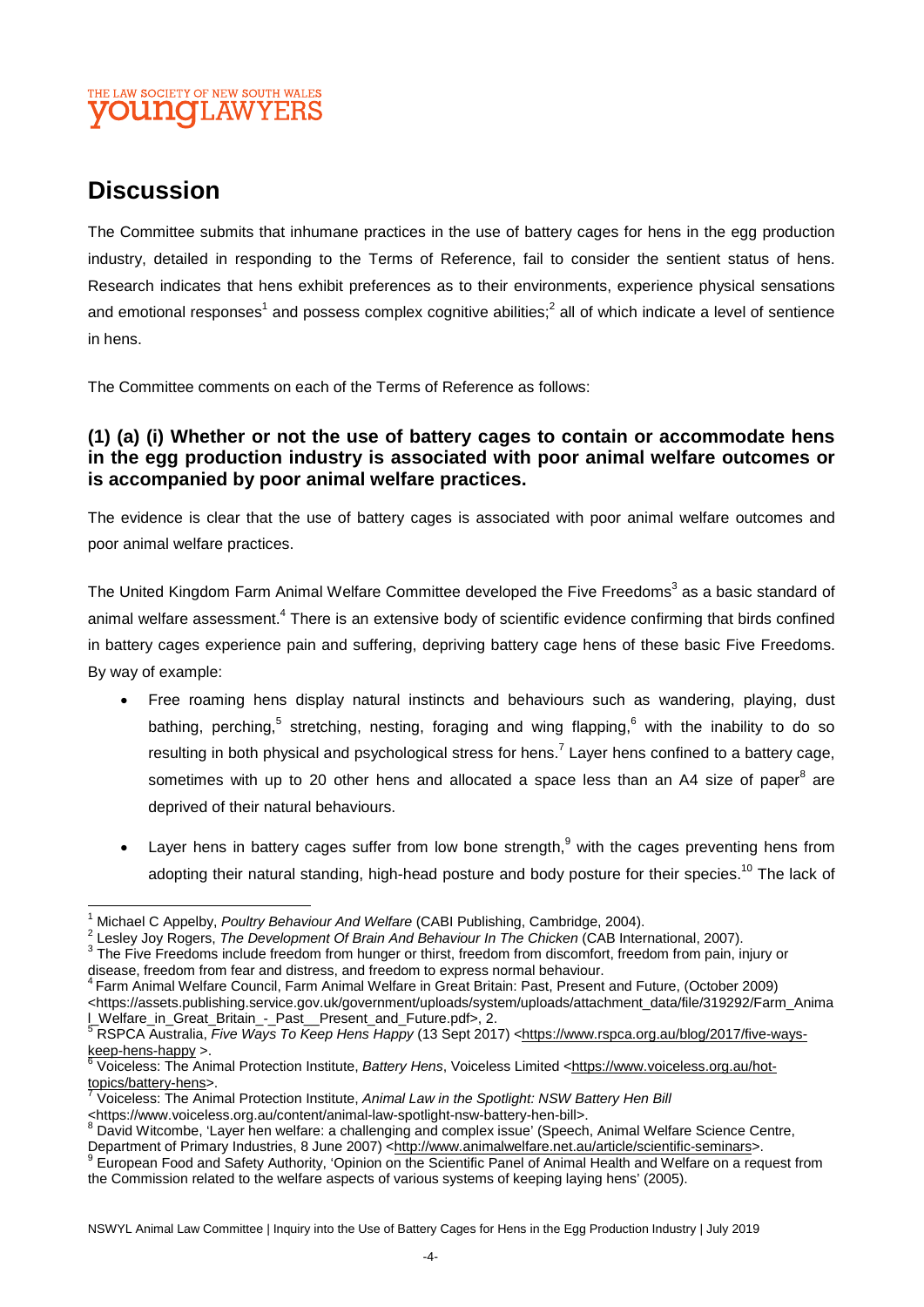

exercise and deformed posture often results in the hen developing fatty liver disease and osteoporosis, leading to acute chronic pain from ruptured livers or bone fractures.<sup>11</sup> The wire floors of the cages cause the hen to develop chronic pain from lesions and foot problems as the wires slope to maximise the ease of egg collection.<sup>12</sup> Psychological stress levels have been noted to be higher in birds, such as battery caged hens, subject to spatial restriction.<sup>13</sup>

- Battery cages are likely to cause the hen extreme frustration and severe behavioural problems, causing the hen to present signs and symptoms of fear and aggression.<sup>14</sup> The close confinement of hens can cause bullying, pecking and cannibalism, with some battery layer hens showing higher sians of stress than hens with adequate roaming space.<sup>15</sup> This is also evident in the deprivation of their natural nesting behaviours<sup>16</sup> as broody hens naturally require separation from other birds before nesting.<sup>17</sup> Broody hens confined to battery cages have been observed to display agitated pacing/movements and other stressed-like behaviours up to four hours before laying an egg.<sup>18</sup>
- To counter and mitigate the damage that hens may cause each other, egg producers regularly engage in debeaking practices. This practice consists of the (often permanent) partial removal of the hen's beak with a heated blade without the application of an anaesthetic agent. Debeaking practices are a poor animal welfare practice causing hens to experience tissue damage, nerve injury, and pain and suffering during and in the aftermath of the procedure.<sup>19</sup> The partial removal of the hen's beak may also cause long-term and painful neuromas or tumours, deterring hens from using their beaks to forage or act on other natural instincts and behaviours.<sup>20</sup>
- Hens kept in close confinement in battery cages have a higher likelihood of transmitting diseases and infections.<sup>21</sup> For example, red mites have been noted to be more likely to reproduce in areas of poor hygiene and in areas where there are lots of hens in close proximity.<sup>22</sup> Moreover, endoparasites are more likely to increase in areas where hens are in contact with their faeces, which is common in battery cages. $^{23}$

<sup>12</sup> Ibid.

 $14$  Ibid.  $15$  Ibid.

- <sup>19</sup> Farm Animal Welfare Council, *Opinion on Beak Trimming of Layer Hens* (Web Page, November 2007)
- <https://webarchive.nationalarchives.gov.uk/20110909181555/http://www.fawc.org.uk/pdf/beak-trimming.pdf>.  $20$  Ibid.
- 21 European Food and Safety Authority, 'Opinion on the Scientific Panel of Animal Health and Welfare on a request from the Commission related to the welfare aspects of various systems of keeping laying hens' (2005).
- $^{22}$  Ibid.

<sup>10</sup> The Human Society of the United States, *Scientists and Experts on Battery Cages and Laying Hen Welfare*, (Dr Ian Duncan), 1.

<sup>&</sup>lt;sup>11</sup> Voiceless: The Animal Protection Institute, Battery Hens, Voiceless Limited <https://www.voiceless.org.au/hottopics/battery-hens>.

<sup>13</sup> Konrad Lorenz, 'Animals are sentient beings: Konrad Lorenz on instinct and modern factory farming' (17 November 1980) *Der Spiegel* 264.

<sup>16</sup> The Human Society of the United States, *Scientists and Experts on Battery Cages and Laying Hen Welfare*, (Dr Ian Duncan), 1.

<sup>17</sup> Joy Mench, 'The welfare of poultry in modern production systems' (1992) 4 *Poultry Science Review* 112  $18$  Ibid.

 $^{23}$  Ibid.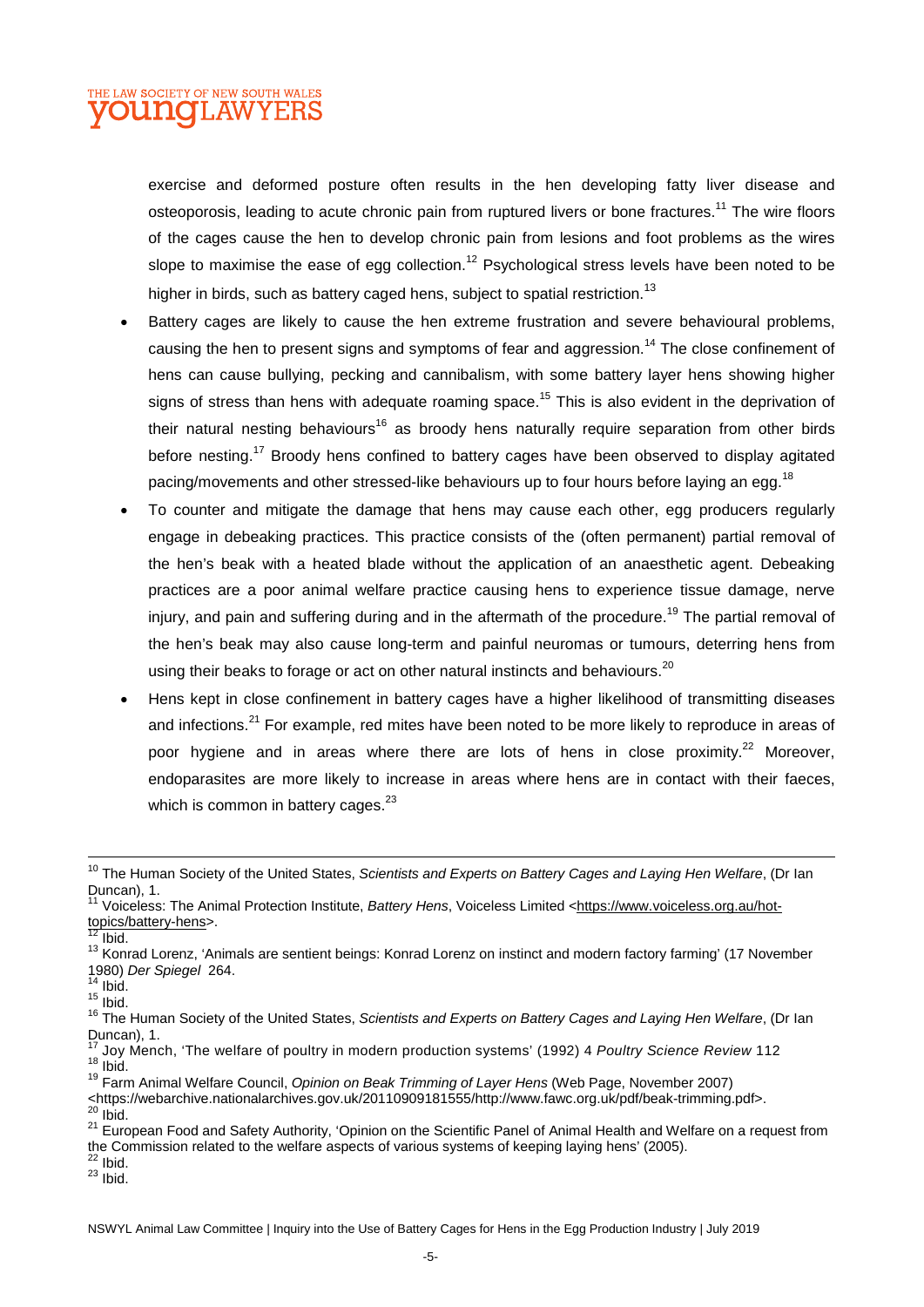# THE LAW SOCIETY OF NEW SOUTH WALES **OUINOT AW**

Bans and/or phasing out of battery cage eggs is a testament to increasing concerns about factory farming and animal welfare. Accordingly, the Committee submits that battery cages should be banned in NSW due to the severe physical and physiological harm caused to layer hens. Several jurisdictions have banned the use of battery cage eggs due to poor animal welfare practices. Furthermore, battery cages are either banned or being phased out across Europe by Switzerland, New Zealand, Canada and some states in the Unites States (California, Michigan and Oregon).<sup>24</sup>

Significantly, the European Union banned battery cages for all member States on 1 January 2012.<sup>25</sup> The Commission of the European Communities determined in 1998 that freedom from injury and disease was one of the most important factors when determining the quality of life of layer hens.<sup>26</sup> It previously found that hens subjected to battery cages had a poor quality of life, with the European Commission's Scientific Veterinary Committee report condemning conventional cages because of their 'inherent severe disadvantages for the welfare of hens.<sup>27</sup> The Scientific Panel on Animal Health and Welfare of the European Food and Safety Agency (**EFSA**) was invited by the EU Commission to provide an opinion on the welfare aspects of the various systems of keeping laying hens that are described in Council Directive 1999/74/EC.<sup>28</sup> and enriched cages in particular. EFSA's recommendations and conclusions on welfare are summarised in their report.<sup>29</sup> EFSA found that some of the most severe threats to bird welfare in battery cages are low bone strength and fractures sustained during depopulation, and the inability to perform some high priority behaviours including nesting, perching, foraging and dust bathing.<sup>30</sup>

In Australia, the state and territory governments are responsible for the regulation of animal welfare. In 2014, the *Animal Welfare (Factory Farming) Amendment Bill 2013* was passed by the ACT Legislative Assembly, becoming the first Australian state or territory to outlaw specific types of factory farming practices. This included the ban of battery cages for layer hens. The ACT noted that intensive farming was cruel and did not meet community expectations for humanely produced eggs.<sup>31</sup> Similarly, in 2013, Tasmania banned new operators from opening battery cage operations.<sup>32</sup> and labelled the use of battery cages for layer eggs as  $in$ humane. $33$ 

The Committee notes that the use of battery cages in NSW has been a recurring topic of discussion within the Legislative Council, highlighting the welfare of layer hens is an important and recurring issue in NSW. In

<sup>&</sup>lt;sup>24</sup> Agriculture Victoria, Farmed Bird Welfare Science Review (October 2017).

<sup>25</sup> European Union Council Directive 1999/74/EC.

<sup>&</sup>lt;sup>26</sup> Commission of the European Communities, 'Communication from the Commission on the protection of laying hens kept in various systems of rearing', 1998. 9/0092(COM), 3.

 $27$  European Commission: Scientific Veterinary Committee, 'Animal Welfare Section. Report on the welfare of laying hens'  $(1996)$  109.

<sup>28</sup> Council Directive 1999/74/EC lays out minimum standards for the protection of laying hens.

<sup>&</sup>lt;sup>29</sup> Scientific Panel on Animal Health and Welfare, 'The welfare aspects of various systems of keeping laying hens' (2005) 197 *The EFSA Journal* 1,

 $30$  Ibid.

<sup>31</sup> ACT, *Parliamentary Debates*, Legislative Assembly, 19 Sept 2013, 3437 (Shane Rattenbury).

<sup>32</sup> *Animal Welfare (Domestic Poultry) Regulations 2013* (TAS), r 5.

<sup>33</sup> Tasmania, *Parliamentary Debates*, Legislative Council, 8 June 1999, 54-116, (David Llewellyn).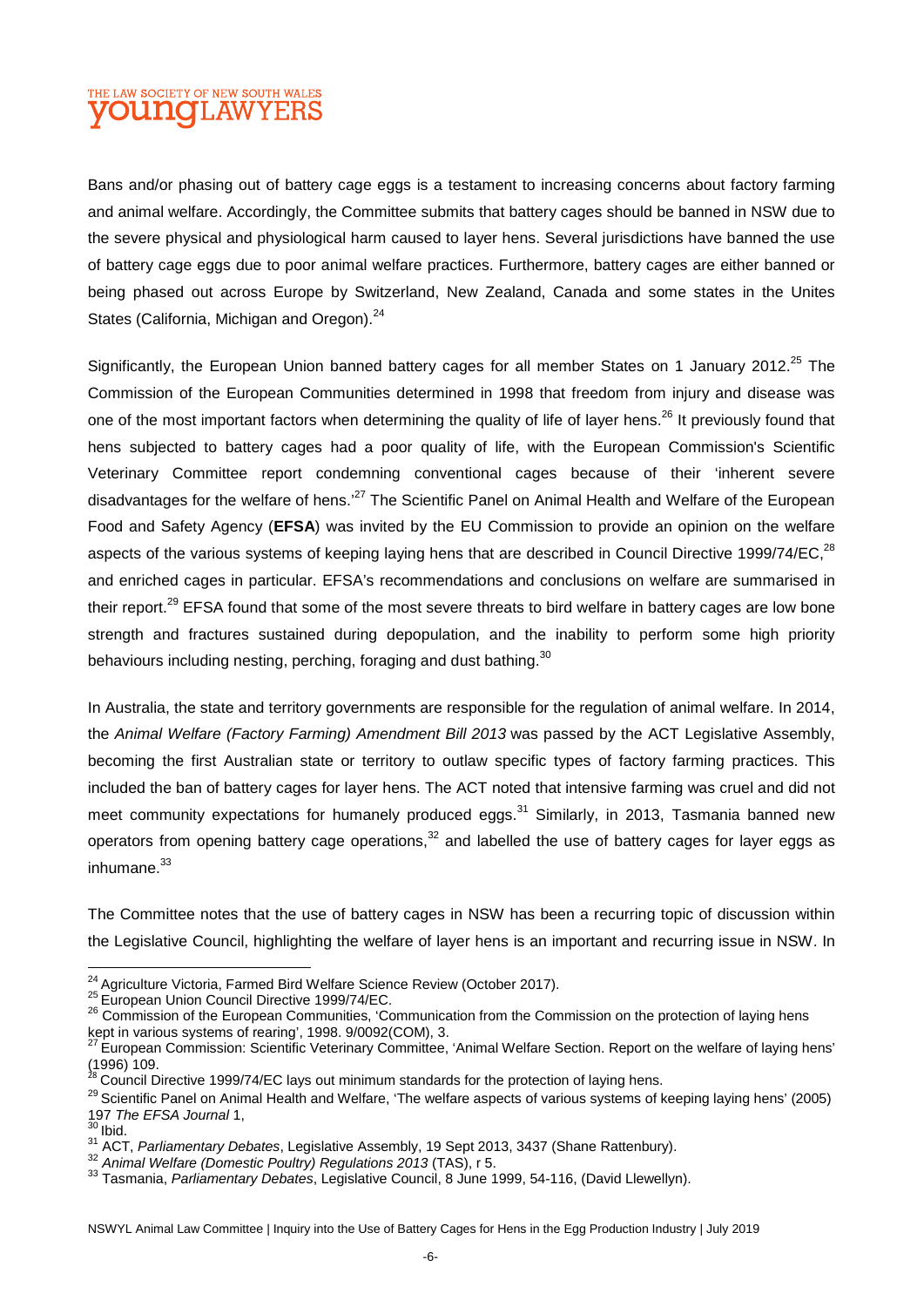## THE LAW SOCIETY OF NEW SOUTH WALES **DUNCLAWYE**

2009, NSW amended the *Prevention of Cruelty to Animals Act 1979 (NSW)* (**POCTA**) to increase the penalty rates for non-compliance with poultry standards. Several members of Parliament noted that battery cage hens were subject to lives of 'extreme misery' as hens were 'crammed into tiny spaces where they cannot act out their natural instincts'.<sup>34</sup> It was also noted that Australia should be following Europe's lead to phase out battery cages<sup>35</sup> with free range the only viable long-term solution to NSW's poultry businesses.<sup>36</sup> This was shortly followed by the introduction of the *Animal Welfare (Factory Farming) Amendment Bill* into the NSW Legislative Council in 2014, calling for the ban of battery cages.

The objects of POCTA, set out in s 3, is to prevent cruelty to animals and to promote their welfare.  $37$ Significantly, the definition of an "animal" under the Act includes the general all-inclusive term, '...any...bird'.<sup>38</sup> While POCTA provides that animals kept in confinement must be given adequate exercise,<sup>39</sup> POCTA also provides an exception to stock animals<sup>40</sup> which includes poultry.<sup>41</sup> The Committee submits that the exception of animals confined to cages under s 9, to POCTA's prohibition of confinement in the absence of exercise, is inconsistent with the Object of POCTA under s 3. Confinement caused by battery cages prevents natural hen behaviour, including basic instincts such as wing-spreading. Restriction of this kind fails to "promote the welfare of animals" or "ensure the welfare of the animal", in contravention of s 3(b) of POCTA.

Hens display similar cognitive abilities and level of sentience as many mammals and primates, including cats and dogs, and have been observed to perform better than human toddlers in certain tests.<sup>42</sup> Similar to dogs, hens are social creatures.<sup>43</sup> with the ability to remember individuals and personal experiences.<sup>44</sup> Hens, like dogs, require physical exercise and the ability to exhibit their natural behaviours as outlined previously in this submission. In that regard, the Committee notes that keeping canines permanently confined to small cages is a breach of s 9 of POCTA. The Code of Practice for Breeding Dogs and Cats<sup>45</sup> outlines that all animals under the breeder's care must receive daily exercise. However, despite the abovementioned comparisons between hens and dogs, a contradictory standard appears to be present in POCTA whereby a layer hen confined permanently to a battery cage is not in breach of POCTA due to the exception it falls under in s 9 of the Act.

<sup>34</sup> New South Wales, *Parliamentary Debates*, Legislative Assembly, 21 October 2009, 18470 (Clover Moore).

 $35$  Ibid.

<sup>&</sup>lt;sup>36</sup> Ibid, (Paul Pearce).

<sup>37</sup> *Prevention of Cruelty to Animals Act 1979* (NSW)*,* s 3(a)-(b) ('POCTA').

 $38$  Ibid, s 4.

 $39$  Ibid, s 9.

 $40$  Ibid, s  $9(1A)$ .

 $41$  Ibid, s 4.

<sup>42</sup> Lori Marino, 'Thinking chickens: a review of cognition, emotion, and behaviour in the domestic chicken', (March 2017) vol 20, 2, 127-147.

 $43$  Ibid.  $44$  lbid.

<sup>45</sup> Department of Primary Industries (Industry and Investment), 'Animal Welfare Code of Practice Breeding Dogs and Cats', (Code of Practice August 2009)14, < https://www.dpi.nsw.gov.au/\_\_data/assets/pdf\_file/0004/299803/Breedingdogs-and-cats-code-of-practice.pdf>.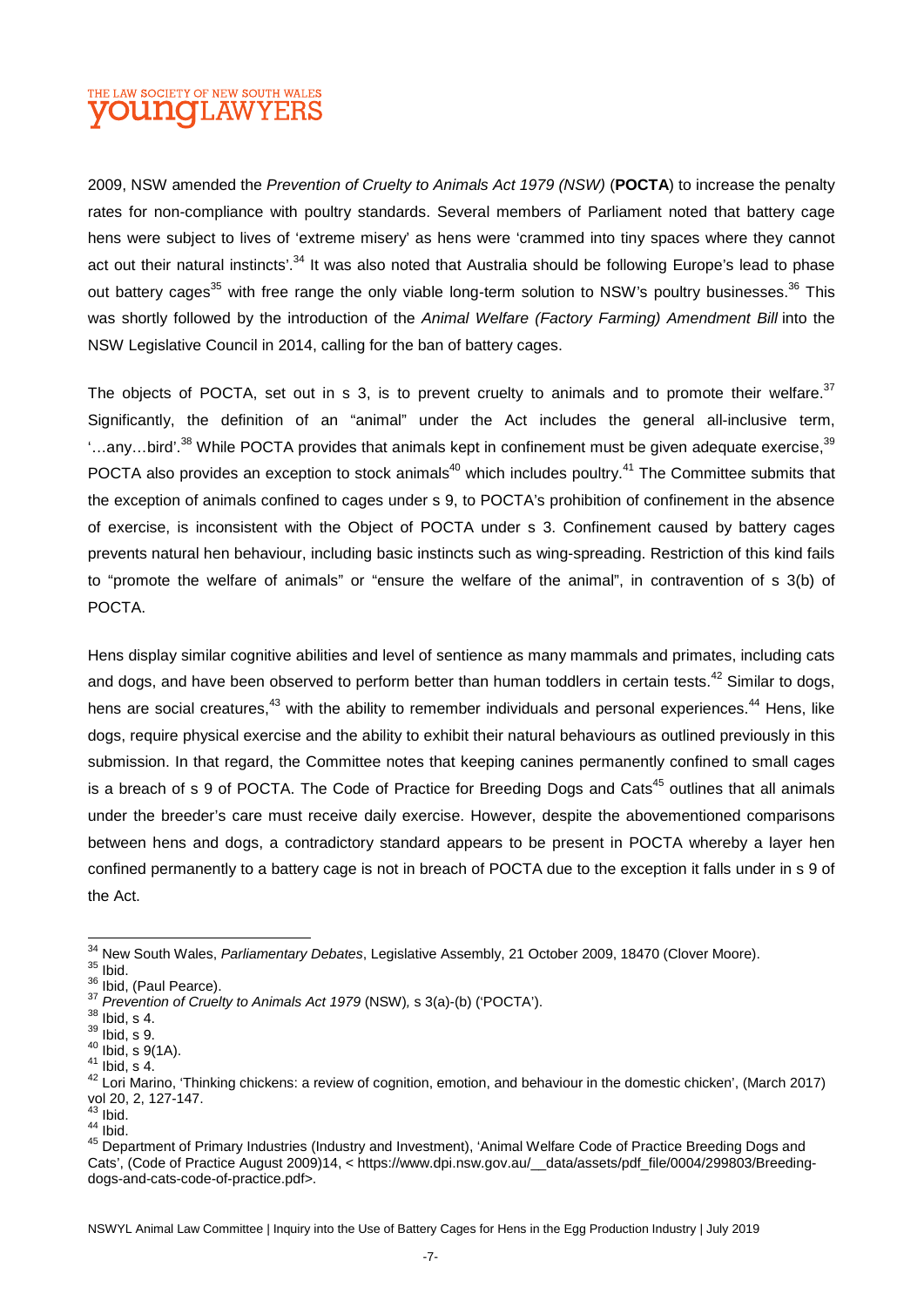

The Committee submits that layer hens should be afforded the same legal protections that a dog, and other animals, are provided under s 9 of POCTA, in order to prevent cruelty to hens and promote their welfare, in accordance with the objectives of POCTA under s 3.

#### **(1) (a) (ii) Whether or not the use of battery cages to contain or accommodate hens in the egg production industry is justified by any other consideration.**

#### *Cost and mortality considerations*

While welfare can be a contributing factor to productivity, higher hen welfare does not inherently result in greater egg production or a minimisation of the costs associated with that production.<sup>46</sup> A move away from battery cages has the potential to lead to:

- increased labour costs, as more employees are usually required to manage egg production enterprises that do not incorporate battery cages; <sup>47</sup>
- increased feed costs, as more active hens consume more feed, and cage-free hens typically have less efficient feed conversion ratios;<sup>48</sup>
- a higher requisite level of husbandry skill and training, giving the increased complexity of cage-free systems:<sup>49</sup>
- transition costs in adapting battery cage infrastructure to alternative methods; $50$  and
- $\bullet$  higher mortality rates amongst hens.<sup>51</sup>

These considerations are likely to cause the egg farmers using battery cages to consider a ban or phasing out of battery cages to be cost-prohibitive. This may equally prompt consumer concern that any costs associated with the transition, if it were adopted, would be transferred to consumers.

#### *Responses to non-welfare considerations – productivity*

The Committee submits that the abovementioned concerns do not acknowledge all related factors and potential consequences. While transition costs are likely to arise from the banning (or phasing out) of battery cages, some forecasts indicate that the shift to cage-free methods is likely to produce a net benefit as a

<sup>46</sup> LayWel 'Welfare implications of changes in production systems for laying hens' (Research Report SSPE-CT-2004- 502315, University of Bristol, 2006) <www.laywel.eu/web/pdf/deliverable%2071%20welfare%20assessment.pdf>

<sup>47</sup> Productivity Commission, 'Battery Eggs Sale and Production in the ACT' (Research Report, AusInfo, Canberra 1998). <sup>48</sup> Ibid; Sara Shields and Ian JH Duncan, *A Comparison Of The Welfare Of Hens In Battery Cages And Alternative* 

*Systems* (2009). <sup>49</sup> Sara Shields and Ian JH Duncan, *A Comparison Of The Welfare Of Hens In Battery Cages And Alternative* 

*Systems* (2009).

Jonathan Ward, 'From Battery Cages to Barns: A Cost-Benefit Analysis of a National Standard for Cage-Free Egg Production (2014) *School of Public Policy Capstones* 34.

<sup>51</sup> Productivity Commission, 'Battery Eggs Sale and Production in the ACT' (Research Report, AusInfo, Canberra 1998).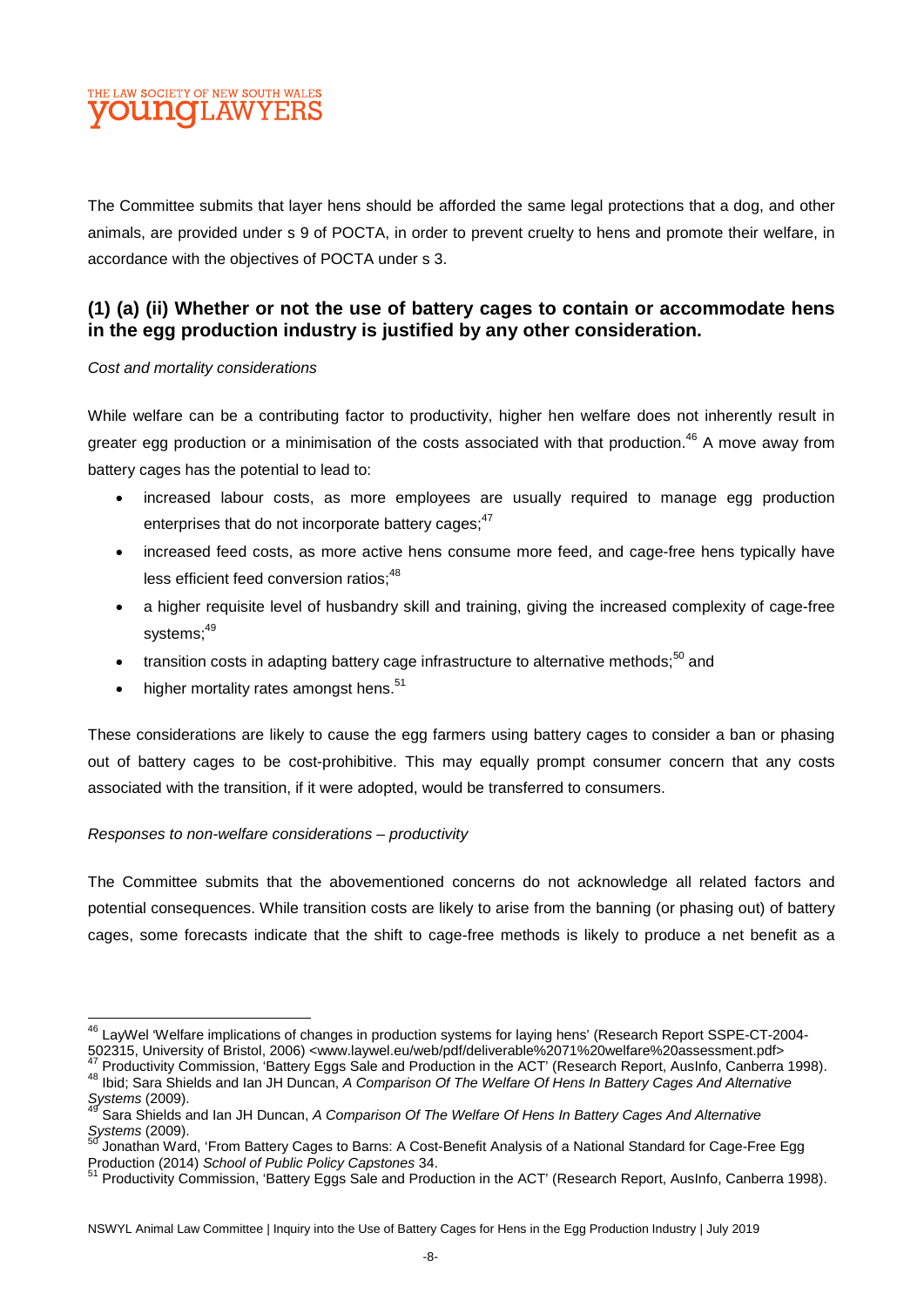# THE LAW SOCIETY OF NEW SOUTH WALES **DUINOTI, AW**

result of increased sale prices and improved appeal to conscientious consumers.<sup>52</sup> Cage-free options present greater prospects for improved innovation in the future, which can improve both productivity and welfare, while battery cages do not.<sup>53</sup> Increased automation is also more likely to aid cage-free methods. These factors are likely to improve future prospects and address concerns regarding long-term employment. The risks of either increased redundancy or unmanageable labour requirements are reduced as employees may be retained to operate increasingly automated systems without employee numbers growing substantially and unsustainably.

Survey data monitoring industry output following battery cage bans elsewhere in the world also suggests that banning (or phasing out) battery production may improve consumption of domestic eggs as more consumers favour ethical eating habits. In Switzerland, in the year battery cages were abolished, 630 million eggs were produced. Four years later it had risen by 33 million. During this time, the percentage of Swiss-produced shelled eggs increased from 62% to 73% of total shelled eggs consumed.<sup>54</sup>

#### *Responses to non-welfare considerations – hen experiences*

While overall hen mortality and productivity rates may be improved in battery cage environments, the Committee submits that this is a narrow analysis of the issue as it fails to take into consideration the substantially poor animal welfare practices and outcomes that occur in and as a result of battery cage environments.<sup>55</sup> as outlined in section (1) (a) (i) of this Submission. In particular, the Committee submits that a lower mortality rate at the expense of the welfare and the quality of life of each individual hen cannot be justified.

More clinically, the lower mortality rates amongst battery cage hens ought to also be considered against matters such as those hens':

- 1. lower bone strength and higher rates of osteoporosis and fractures:<sup>56</sup> and
- 2. higher risks of salmonella when compared to those of cage-free hens,<sup>57</sup> both of which speak to the vitality of the hens.

The Committee submits that a more holistic analysis of other considerations ought to be incorporated into any assessment of the extent to which the continued use of battery cages can be justified in light of the poor

<sup>52</sup> Jonathan Ward, 'From Battery Cages to Barns: A Cost-Benefit Analysis of a National Standard for Cage-Free Egg Production (2014) *School of Public Policy Capstones* 34.

<sup>53</sup> Productivity Commission, 'Battery Eggs Sale and Production in the ACT' (Research Report, AusInfo, Canberra 1998). <sup>54</sup> M. HÄne, B. Huber-Eicher and E. FrÖhlich, 'Survey Of Laying Hen Husbandry In Switzerland' (2000) 56(1) *World's Poultry Science Journal*.

<sup>55</sup> LayWel 'Welfare implications of changes in production systems for laying hens' (Research Report SSPE-CT-2004- 502315, University of Bristol, 2006) <www.laywel.eu/web/pdf/deliverable%2071%20welfare%20assessment.pdf>. <sup>56</sup> Scientific Panel on Animal Health and Welfare, 'The welfare aspects of various systems of keeping laying hens' (2005) 197 *The EFSA Journal* 1-23.

<sup>57</sup> The Humane Society of the United States, 'Food Safety and Cage Egg Production' (2011) *HSUS REPORTS* 5.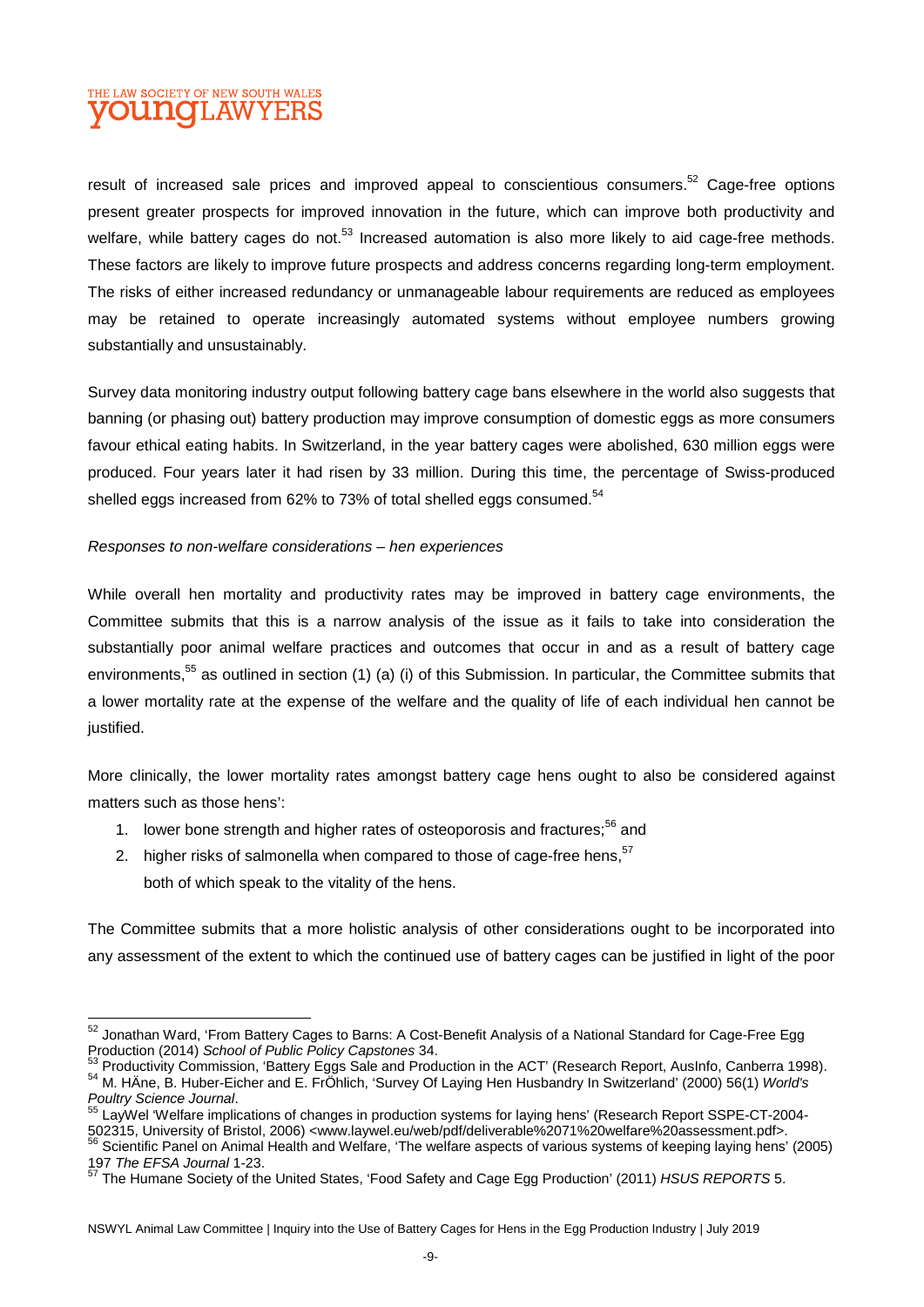# THE LAW SOCIETY OF NEW SOUTH WALES **DUINOT AW**

animal welfare practices and outcomes. The Committee submits that greater consideration ought to be afforded to the welfare of hens against other considerations.

#### **(1) (a) (iii) Whether or not the use of battery cages to contain or accommodate hens in the egg production industry is consistent with community standards and supported by the public.**

The Committee submits that the use of battery cages in the egg production industry is inconsistent with community standards and opposed by the public.

#### *Public opinion*

Australian perspectives on animal welfare broadly indicate that battery cage use is considered far from acceptable; 91% of Australians consider that animals deserve at least some protection from harm and exploitation, with 30% considering protection ought to be on par with that of humans.<sup>58</sup> These concerns have manifested in increased responses by the public and the legislature of (particularly) Western societies to farming practices involving hens and other animals such as calves and pigs. This shows a recognition of the need to legislate ethical farming practices, the absence of which fosters a lack of animal welfare considerations.<sup>59</sup>

A survey has indicated three in four Australians are concerned about the welfare of battery hens, with four in five wanting it phased out.<sup>60</sup> Another survey<sup>61</sup> indicated more than half of survey respondents said that they were willing to pay \$3 to \$5 more per dozen for free range eggs, than cage eggs. This highlights the inconsistency between continued battery cage use and Australian community standards.

#### *Public opinion and market behaviour*

A question is raised as to why, despite disapproval rates, battery eggs continue to sell. There is a lack of correlation between some 86% of survey respondents<sup>62</sup> who consider it unacceptable to confine a layer hen to a cage for its entire life and consumer behaviour. As with the conduct of caged eggs producers, economics often fuels the persistence of less welfare-oriented practices, and this can have a bearing on the extent to which either may be held accountable for trends in market behaviour.<sup>63</sup>

<sup>58</sup> Peter John Chen, *Animal Welfare In Australia* (Sydney University Press, 2016).

<sup>59</sup> LayWel 'Welfare implications of changes in production systems for laying hens' (Research Report SSPE-CT-2004- 502315, University of Bristol, 2006) <www.laywel.eu/web/pdf/deliverable%2071%20welfare%20assessment.pdf>. <sup>60</sup> RSPCA, 'Breakthrough research finds 84% of Australians want to end the battery cage' (Media Release and

Statement, 26 November 2017) < https://www.rspca.org.au/media-centre/news/2017/breakthrough-research-finds-84 australians-want-end-battery cage>.

<sup>61</sup> Melissa Davey, 'Inside the battery hen shed: the farmer who wants to prove cages aren't always cruel', *The Guardian* (online), 19 September 2014 <https://www.theguardian.com/world/2014/sep/19/-sp-inside-the-battery-hen-shed>. Peter John Chen, *Animal Welfare In Australia* (Sydney University Press, 2016).

<sup>63</sup> Sara Shields and Ian JH Duncan, *A Comparison Of The Welfare Of Hens In Battery Cages And Alternative Systems* (2009).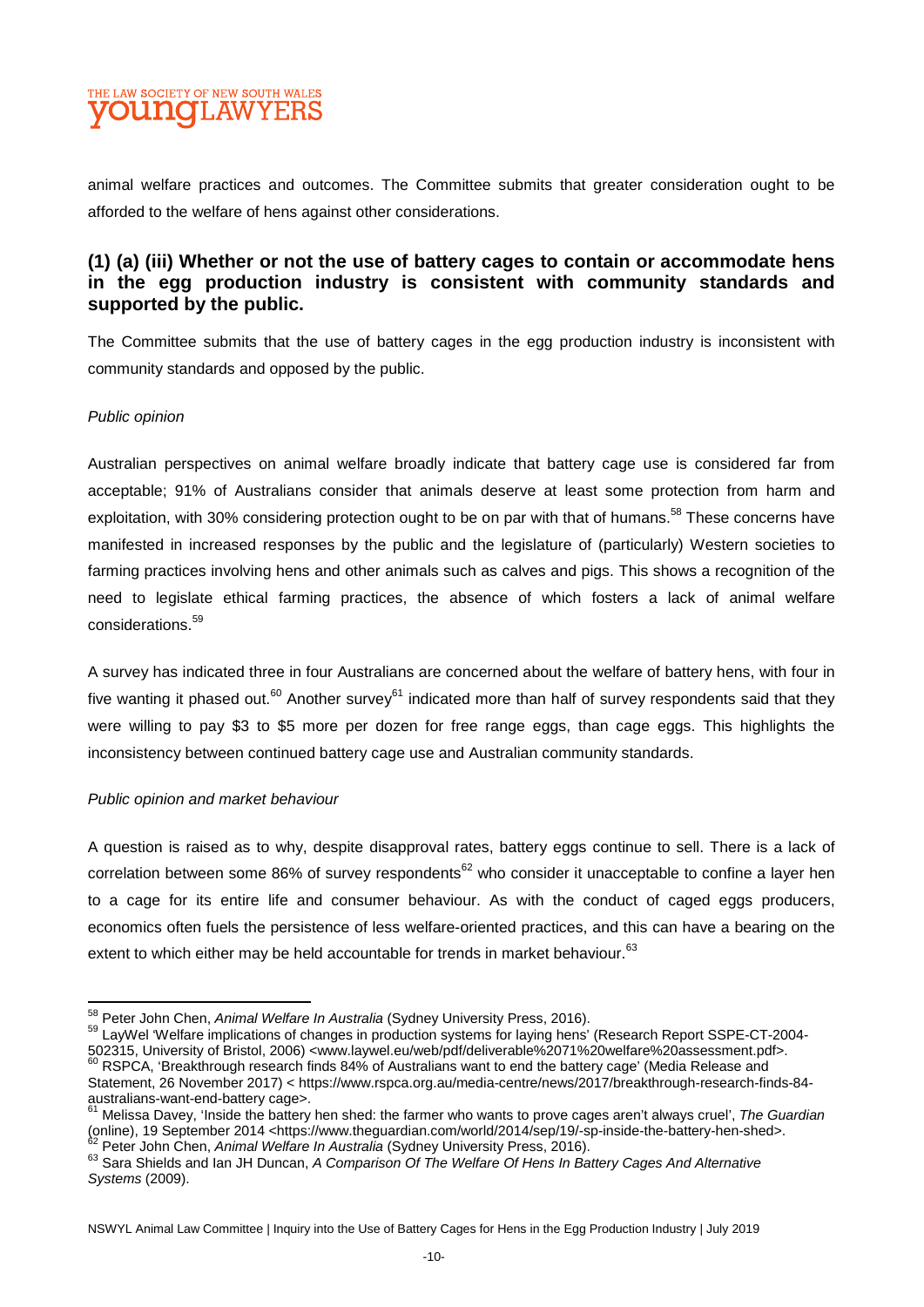# THE LAW SOCIETY OF NEW SOUTH WALES **OUNCLAWYERS**

The Committee considers an equal cause is a lack of clear information. First, survey respondents have indicated a lack of understanding of egg production practices.<sup>64</sup> Further, other surveys have indicated that it is a commonly held perception that battery eggs only occupy around one third of the actual market share in the total egg market.<sup>65</sup> This indicates public misconception regarding the dominance of the practice.

Research also indicates that when consumers are fully informed of the poor welfare outcomes of egg production practices behind different classes of egg, including battery eggs, consumers are willing to pay more for eggs produced by hens that have more space, scratching room, nesting site/material and outdoor access.<sup>66</sup> This underpins the importance of clear and readily available information in egg promotion, education and packaging to allow consumer behaviour to more accurately reflect public sentiment.

Accordingly, elements of market research into the popularity of battery cage eggs reflected in market behaviour is likely to be misleading in its reflection of public opinion. This concession, coupled with the abovementioned research on Australian views with respect to battery cage use, suggests abandoning poor animal welfare practices would gain public support and be aligned with community standards. The Committee holds that in light of community standards of animal welfare considerations being at the forefront of egg production, continuing the use of battery cages cannot be justified on the basis of non-welfare grounds.

#### **(1) (b) (i) What legislative measures should be taken to prevent poor animal welfare outcomes to hens in the egg production industry of NSW?**

The Committee submits that the banning of battery cages should be urgently implemented to prevent poor animal welfare practices and outcomes for hens in the egg production industry, detailed in section 1 (a) (i) of this submission. In the alternative, the Committee submits that the use of battery cages be phased out, with producers given an appropriate amount of time to transition to alternative systems such that, in the interim, the welfare of hens is minimised insofar as possible.

Additionally, the Committee recommends that egg producers' non-compliance with the proposed restrictions stemming from the ban (or phasing out) of battery cages ought to be appropriately penalised. The ACT and Tasmania are leading Australia in improving animal welfare outcomes, having banned and commenced phasing out the use of battery cages, respectively. The European Union and several states of the USA have also phased out and banned the use of battery cages,  $67$  as detailed in section 1 (a) (i) of this submission.

<sup>64</sup> Peter John Chen, *Animal Welfare In Australia* (Sydney University Press, 2016).

<sup>&</sup>lt;sup>65</sup>D. A. Sumner et al, 'Economic And Market Issues On The Sustainability Of Egg Production In The United States: Analysis Of Alternative Production Systems' (2010) 90(1) *Poultry Science*.  $66$  Ibid.

<sup>67</sup> Voiceless: The Animal Protection Institute, *Animal Law in the Spotlight: NSW Battery Hen Bill*, (Web Page) <https://www.voiceless.org.au/content/animal-law-spotlight-nsw-battery-hen-bill>.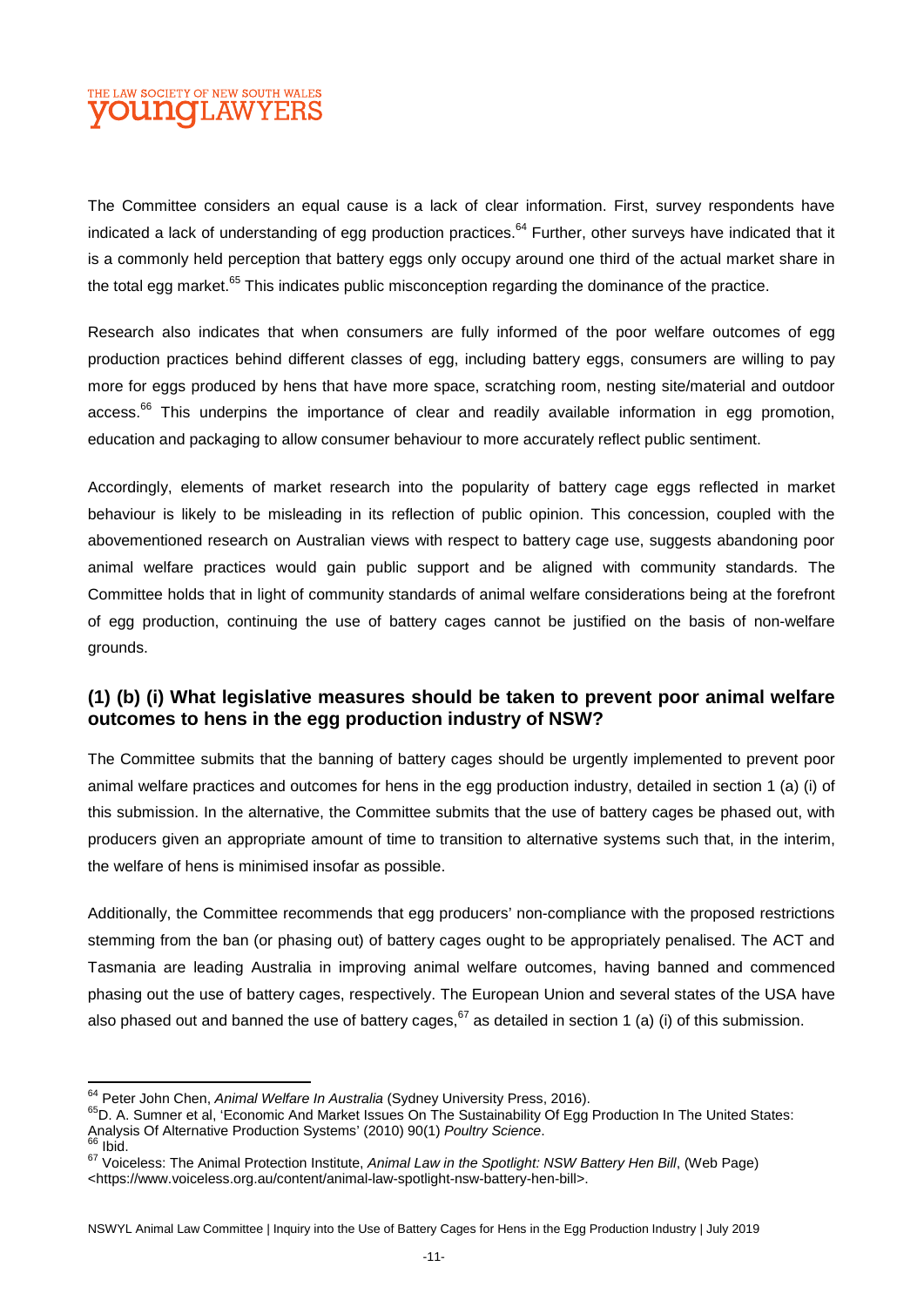# THE LAW SOCIETY OF NEW SOUTH WALES **OUNCLAW**

For reasons set out in the Committee's discussion on the practice of debeaking in section 1 (a) (i) of this submission, the Committee proposes amendments to s 12 of POCTA to include the removal or trimming of the hen's beak on the list of "certain procedures not to be performed on animals" on an animal welfare basis. An exception may be included if there are extenuating circumstances, that is genuine therapeutic purposes requiring debeaking to be performed under anaesthetic by a veterinary practitioner, such as if the hen's beak is infected and debeaking is required as a last resort.

#### **(1) (b) (ii) What legislative measures should be taken to set appropriate minimum standards of accommodation for the accommodation and treatment of hens in the egg production industry?**

#### *Accommodation standards*

The Committee proposes the NSW Government bans the use of battery cages in the egg production industry on an urgent animal welfare basis, outlined in section 1 (a) and 1 (b) (i) of this submission.

In the event the NSW Government phases out, rather than bans, the use of battery cages in the egg production industry, the Committee submits that the NSW Government should set minimum standards of accommodation for hens in the commercial egg production industry to provide substantial legal protections for laying hens and increase the minimum floor capacity requirements from those currently set out in the *Prevention of Cruelty to Animals Regulation 2012* (NSW). These measures should be adopted by the NSW Government for a transitional period, after which the use of battery cages ought to be phased out (or preferably banned).

There is international precedent for this position. As detailed in section 1 (a) (i) of this submission, the European Union successfully phased out the use of battery cages.<sup>68</sup> New Zealand will also phase out battery cages by 2022.<sup>69</sup> However, the Committee submits that the phase out period should be as brief as possible. By way of example, the European Union's decision to ban battery cages was made in 1999, with producers given 12 years to transition to alternative systems. Despite this lengthy phase out period, some battery hen farmers kept their hens in cages, hoping the egg industry lobby would successfully argue for the ban to be delayed.<sup>70</sup> Accordingly, although the European Union ultimately reached the desired animal welfare outcome in 2012, animal welfare for hens was still compromised for a lengthy period of 12 years.

While NSW should follow in the footsteps of jurisdictions who have enforced a ban, or in the alternative, phasing out of battery cages, the Committee submits that the NSW Government should introduce transitional

<sup>68</sup> 'The End Of Battery Farms In Britain – But Not Europe', *The Independent* (Web Page, 2019)

<sup>&</sup>lt;https://www.independent.co.uk/news/uk/home-news/the-end-of-battery-farms-in-britain-but-not-europe-6281802.html>. <sup>69</sup> 'Commercial Egg Production Systems', *Australian Veterinary Association*(Web Page, 2013)

<sup>&</sup>lt;https://www.ava.com.au/policy-advocacy/policies/poultry-health-and-welfare/commercial-egg-production-systems/>. <sup>70</sup> 'Battery Cages Banned In Europe', *Animals Australia* (Web Page, 2012)

<sup>&</sup>lt;https://www.animalsaustralia.org/features/eu-bans-battery-hen-cages.php>.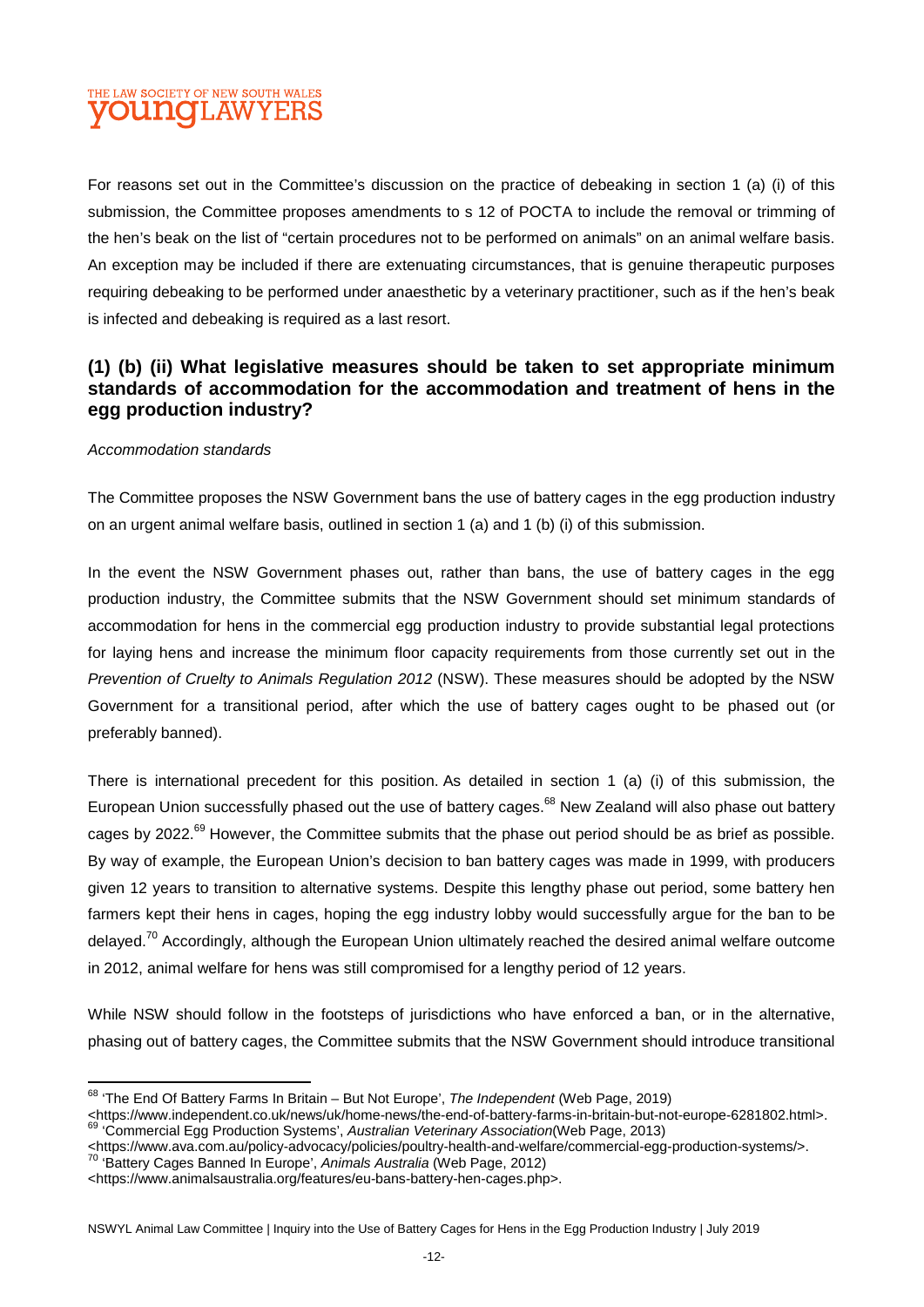# THE LAW SOCIETY OF NEW SOUTH WALES **TI.AW**

accommodation requirements which aim to address each of the issues that animal welfare scientists have identified as arising from multilayer and battery cages, as described in section 1 (a) (i) of this submission.

The ACT's legislative regime provides a useful guide on how NSW may mandate certain accommodation standards and address a hens' need to perform natural functions. A person commits an offence under the ACT's regime if the person does not keep their laying hens in appropriate accommodation.<sup>71</sup> This is a strict liability offence<sup>72</sup> carrying a maximum penalty of 50 penalty units, equating to a maximum fine of \$8,000 for an individual and \$40,500 for a corporation.<sup>73</sup> These standards require hens in a single level or additional level barn be kept:

- a) with the freedom and capacity to socialise, to move freely within the shed, to stretch, perch, nest, dust bathe, flap wings and fly;
- b) with adequate perching facilities and nests available to birds within the shed to accommodate the needs of all hens; and
- c) with half the housing kept under litter.  $74$

The Committee submits that the adoption of a legislative regime in NSW in line with the ACT approach would have the effect of remedying the poor animal welfare practices and outcomes of using battery cages in the egg production industry.

Moreover, New Zealand has recently introduced a new Code of Welfare for Layer Hens<sup>75</sup> (**Code**) with an aim of phasing out all layer accommodation by 2022.<sup>76</sup> In line with the Code, proposed legislative measures in NSW should include a requirement for egg producers to meet accommodation standards related to air quality and management, litter, lighting and temperature in barns.

#### *Minimum floor area requirements*

The minimum floor area requirements in NSW are grossly inadequate. The average weight of hens in the cage is less than 2.4 kg; therefore, hens are permitted a space of around 550 cm<sup>2</sup> if the hen is in a cage with three or more hens.<sup>77</sup> Where the hen is in a cage alone or in a cage with less than three hens, the space required is marginally increased.

<sup>71</sup> *Animal Welfare Act 1992* (ACT) s 9A(1).

<sup>72</sup>*Animal Welfare Act 1992* (ACT) s 9A(2).

<sup>73</sup> *Animal Welfare Act 1992* (ACT) s 9A(1); *Animal Welfare Act 1992* (ACT) holds that "the value of a penalty unit for an offence against this law is \$160 for an individual and \$810 for a corporation" (also see *Legislation Act 2001* (ACT), s  $\frac{133}{74}$ ."

<sup>74</sup> *Eggs (Labelling and Sale) Act 2001* (ACT) schedule 1.

<sup>75</sup> *Code of Welfare: Layer Hens 2018* (NZ).

<sup>76</sup> 'Conventional Cages', *Egg Producers Federation of New Zealand* (Web Page) <https://www.eggfarmers.org.nz/eggfarming-in-nz/farming-types/conventional-cages>.

*Prevention of Cruelty to Animals Regulation 2012* (NSW) r 10(5)(a).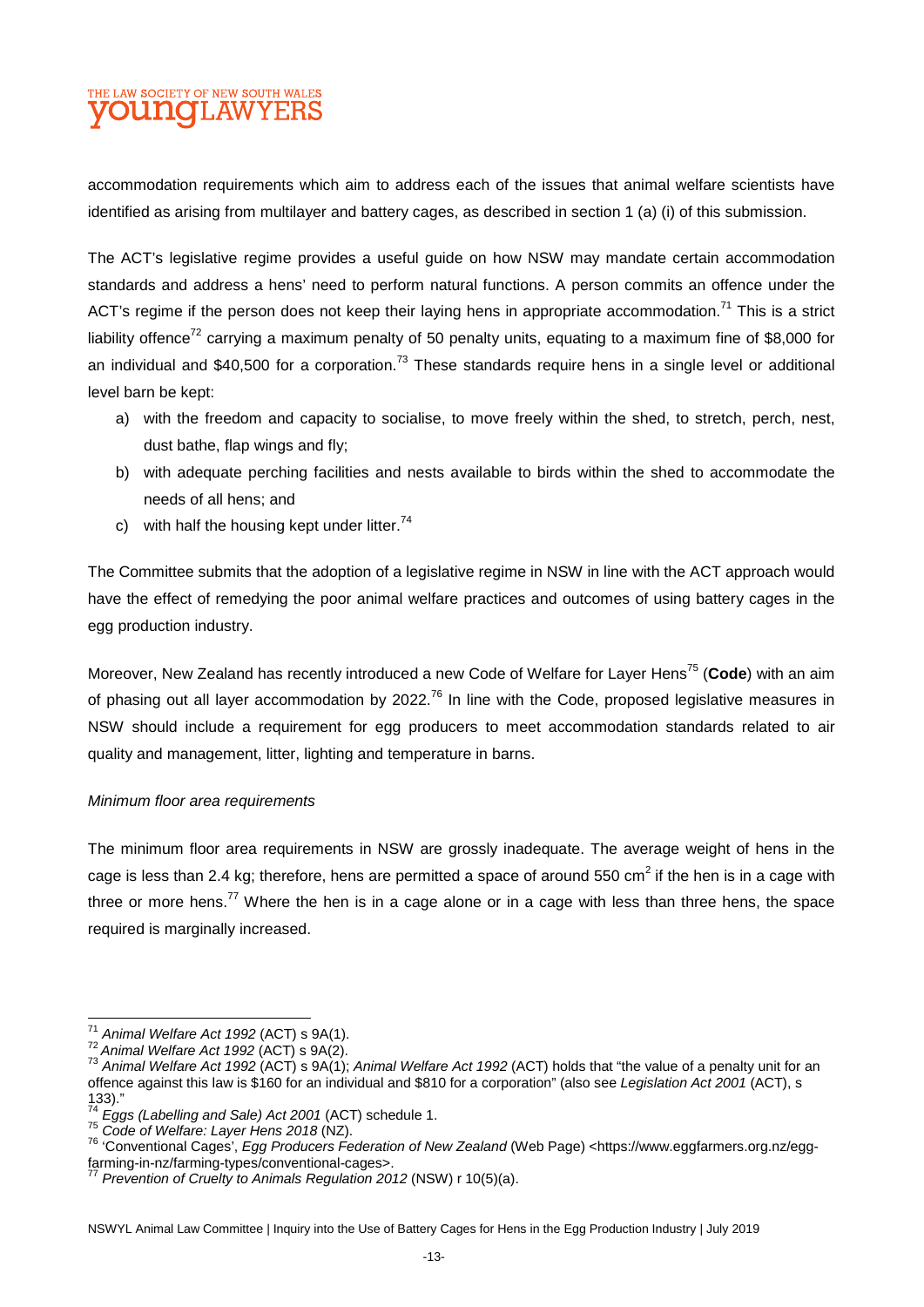# THE LAW SOCIETY OF NEW SOUTH WALES **OUINCH.AW**

The floor area and stock density provisions in NSW should be increased. The Committee submits that laying hens ought to be housed in conditions enabling natural instincts and behaviours, as set out in section (1) (a) (i) of this submission. The Committee submits that the hens should be provided with a minimum 750 $cm<sup>2</sup>$  of floor space (of which 600cm<sup>2</sup> is 45cm high), a nest, a littered area for scratching and pecking, 15cm of perch, 12cm of food trough space, and a claw-shortening device, as has been legally required by the European Union since 2012.<sup>78</sup>

# **(1) (c) (i) The impact of egg producing commercial operations that use battery cages, on the environment.**

A significant challenge facing the commercial egg producing industry (including operations using battery cages) is environmental based concerns<sup>79</sup> whereby research has indicated poultry production is not environmentally friendly.<sup>80</sup>

Egg producing commercial operations using battery cages have adverse environmental impacts. The impacts largely relate to poor management of manure and litter, waste streams from processing plants (including blood, bones and feathers), bird carcasses, dust, insects and odour. Additionally, egg producing commercial operations result in the exposure of harmful elements into the environment, including but not limited to, heavy metals, pesticide residues, pathogens, and pharmaceuticals. $81$ 

As egg producing commercial operations increases, so does the production of the industry's major waste product: chicken manure. Broiler litter — the mix of manure and bedding taken out of broiler houses — must be disposed of. High in nutrients needed by crops, particularly nitrogen and phosphorus, broiler litter can be an effective fertilizer. But when overused, poorly managed or inappropriately timed, the nutrients in poultry manure can cause significant environmental and water quality problems.<sup>82</sup>

Considering action on adverse environmental impacts is topical, the Committee submits consideration ought to be afforded to the abovementioned environmental impacts that are present in the use of battery cages in commercial egg production operations.

<sup>78</sup> RSPCA, *The Welfare Of Layer Hens In Cage And Cage-Free Housing Systems* (RSPCA Australia, 2016). <sup>79</sup> 'Poultry producers at environmental crossroads', *The Poultry Site* 12 February 2007, The Poultry Site (Web Page,

<sup>2007) &</sup>lt;https://thepoultrysite.com/articles/poultry-producers-at-environmental-crossroads>.

<sup>80</sup> Vesna Rodic, Lidija Peric, Stojcic Dukic and Natasa Vukelić 'The environmental impact of poultry production' (2011) 27 *Biotechnology in Animal Husbandry*, 1673-1679.

 $81$  Ibid.

<sup>82</sup> 'Big Chicken: Pollution and Industrial Poultry Production in America', *The Pew Environment Group* (27 July 2011 <https://www.pewtrusts.org/~/media/legacy/uploadedfiles/peg/publications/report/pegbigchickenjuly2011pdf.pdf>.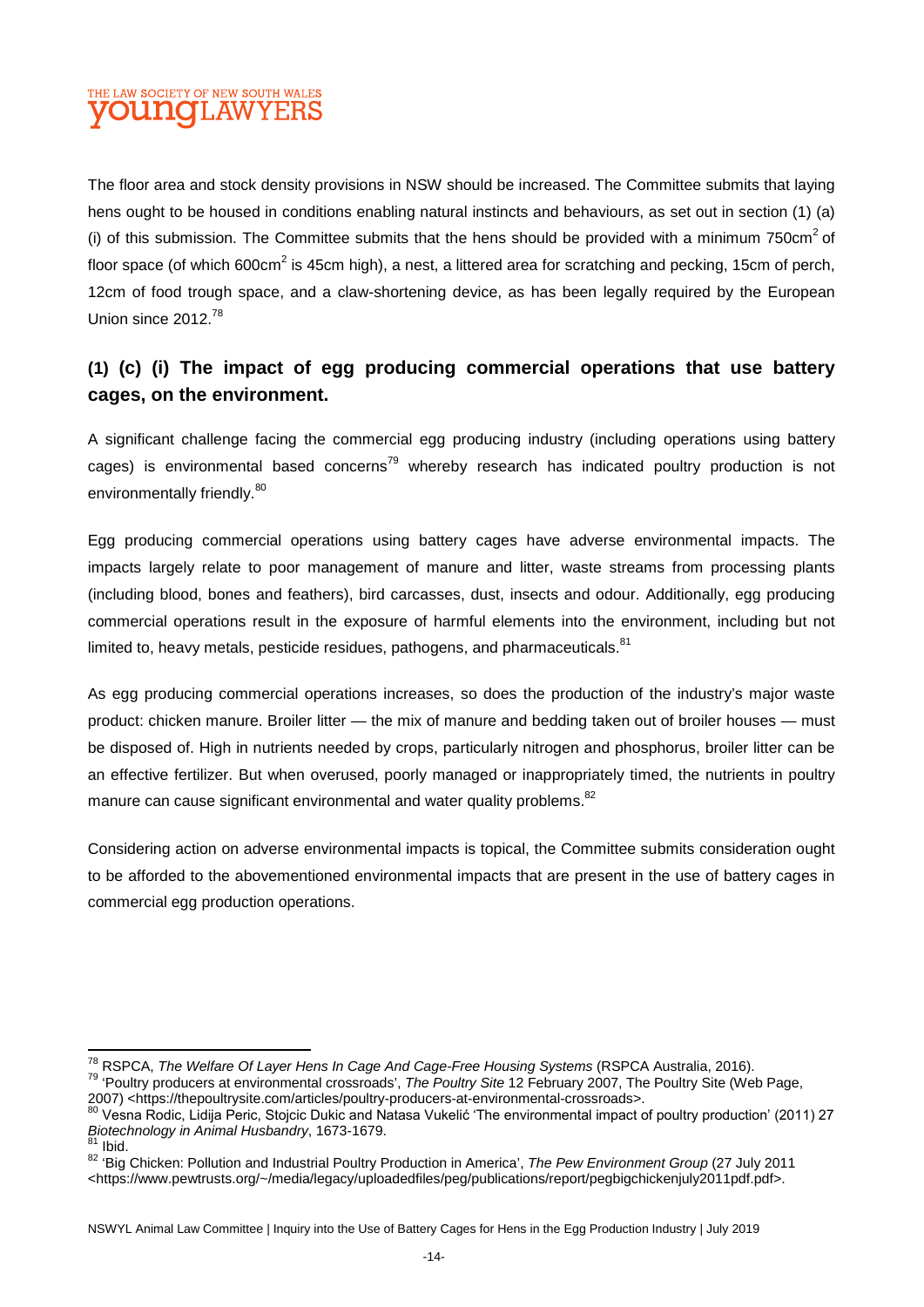# THE LAW SOCIETY OF NEW SOUTH WALES **OUINOT AW**

# **(1) (c) (ii) The impact of egg producing commercial operations that use battery cages, on health of workers.**

Commercial egg workers are frequently subjected to unsafe working conditions that can lead to serious health issues ranging from physical injuries (including chemical burns) to respiratory issues.<sup>83</sup> A leading cause of illness in commercial egg workers is exposure to dust and ammonia.<sup>84</sup> Often, inside battery cages, manure builds up and causes large amounts of dust particles containing pathogens and toxins which are inhaled by both the animals and workers. $85$  Moreover, battery cages and units are cleaned infrequently whereby several weeks after the floor of the cages and sheds are covered with faeces and the air is acrid with ammonia.<sup>86</sup>

# **(1) (d) Trends in relative consumer demand for egg and egg-containing products derived from commercial operations that use battery cages and commercial operations that do not.**

Australian consumers are increasingly concerned with animal welfare and ethical food production.<sup>87</sup> This is reflected in consumers making different purchasing decisions as a result of greater awareness on animal welfare issues. While animal welfare reasons are the strong motivating factor for movement away from caged eggs, there is also the concept of natural whole foods and the appeal of affordable proteins in light of increased costs of living pressures<sup>88</sup> which have led to a relative increase in the sale of free range eggs in Australia.<sup>89</sup>

Consumer demand for free range and ethically produced food is reflected in the pledges of major grocery retailers, Coles and Woolworths, moving away from caged egg production.<sup>90</sup> Retailer commitments combined with the free range standards for 2016/2017 have led to significant investment in free range and

<sup>83</sup> Michelle Chen, 'How The Poultry Industry Is Grinding Up Workers' Health And Rights' *Huffpost* (2013).

<sup>84</sup> Kelley Donham, Debra Cumro, Stephen Reynolds and James Merchant, 'Dose-Response Relationships Between Occupational Aerosol Exposures and Cross-Shift Declines of Lung Function in Poultry Workers: Recommendations for Exposure Limits' (2000) 42 *Journal of Occupational and Environmental Medicine*.

<sup>85</sup> Amy Westervelt, 'Ethical farming dilemma: should we be helping the chicken or fixing the egg?' *The Guardian* (2014). <sup>86</sup> Felicity Lawrence, 'If consumers knew how farmed chickens were raised, they might never eat their meat again', *The Guardian* (24 April 2016).

<sup>87</sup> 'Happy Chickens Lay Tastier Eggs: Motivations For Buying Free-Range Eggs In Australia', *Taylor & Francis* (Web Page, 2019) <https://www.tandfonline.com/doi/abs/10.1080/08927936.2017.1310986>.

<sup>88</sup> Annual Report 2017/2018 (2018) Australian Egg Corporation Limited, p.10.

<sup>89</sup> 'Happy Chickens Lay Tastier Eggs: Motivations For Buying Free-Range Eggs In Australia', *Taylor & Francis* (Web Page, 2019) <https://www.tandfonline.com/doi/abs/10.1080/08927936.2017.1310986>.

<sup>&#</sup>x27;Animal Welfare, RSPCA Approved Poultry Traceability', *Coles* (Web Page, 2013) <https://www.supplierportal.coles.com.au/csp/wps/wcm/connect/395c8400428d9b788e4bfe8af79a8633/Coles+Supplier+ Requirements+Addendum+2+-

<sup>+</sup>Animal+Welfare+RSPCA+Approved+Poultry+Traceability.pdf?MOD=AJPERES&CACHEID=395c8400428d9b788e4bfe 8af79a8633>; 'Animal Welfare', *Woolworths Group* (Web Page, 2012)

<sup>&</sup>lt;https://www.woolworthsgroup.com.au/page/community-and-responsibility/group-responsibility/responsiblesourcing/Animal\_Welfare/>.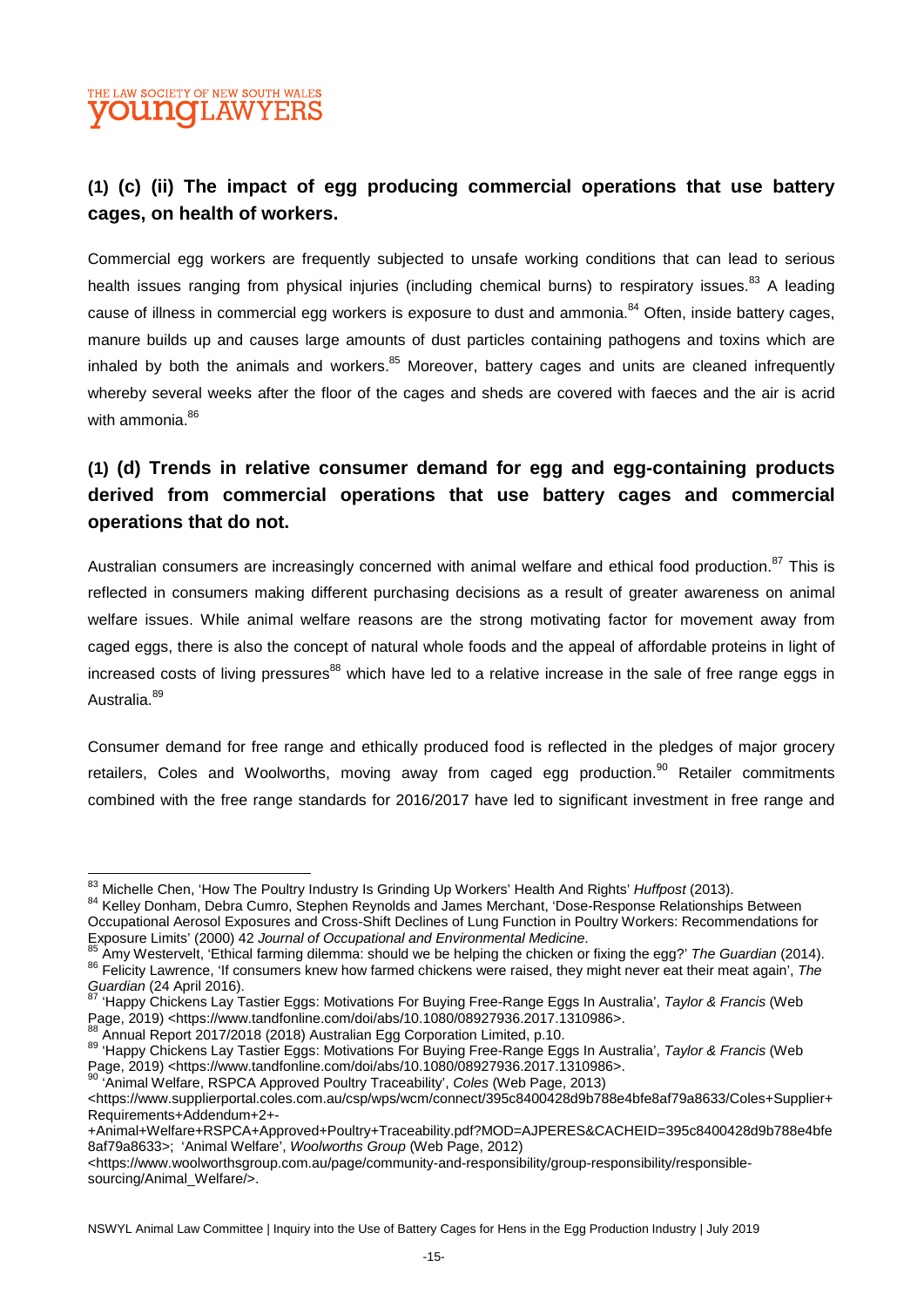# THE LAW SOCIETY OF NEW SOUTH WALES **OUINOII.AWYE**

barn egg production.<sup>91</sup> Moreover, the proportion of free range eggs in supermarkets has increased to 45% of the category, exceeding the volume of caged eggs, at  $44\%$ . <sup>92</sup>

#### **(1) (e) The protection of consumer interests, including the rights of consumers to be fully informed of the sources of eggs in egg-containing products.**

Consumers are often unaware that eggs for sale in Australia are sourced from factory farms which includes battery cages.<sup>93</sup> In the egg producing commercial operations, animals are frequently subjected to conditions that are largely void of animal welfare considerations.<sup>94</sup> However, this treatment is largely hidden from the public. Accordingly, most consumers are misinformed and/or unaware as to how their eggs are produced.<sup>95</sup>

Australian consumers may be misled by labelling laws which do not require producers to disclose certain information about commercial production methods including battery cages.<sup>96</sup> The wide range of terms currently used to differentiate the source of eggs may also mislead consumers. Words commonly used include "barn-laid", "free range", "open-range", "organic" or "biodynamic". Most of these words are not defined in legislation, resulting in a broad scope of interpretation by consumers as to the meaning of these words.<sup>97</sup> There is also a risk of consumers being misled by marketing imagery and labels that depict positive animal welfare conditions that largely do not reflect the reality of those conditions.<sup>98</sup> as outlined in section 1 (c) (i) of this submission.

The Committee submits that greater transparency is required in egg packaging and labelling about the conditions of egg producing commercial operations and the practices associated with egg production methods, in particular the poor animal welfare practices and outcomes. A nationally consistent and honest approach to egg labelling laws is the best approach for ensuring consumers are fully informed of the sources and production methods of eggs.<sup>99</sup>

The Commonwealth Government has introduced an Information Standard under the Australian Consumer Law for Australian egg producers.<sup>100</sup> It prescribes the obligations of egg producers when promoting or selling free range eggs whereby the egg production method must be clearly distinguished and labelled appropriately.

<sup>91</sup> *Annual Report 2017/2018* (Australian Egg Corporation Limited, 2018).

<sup>92</sup> 'Egg Consumption Booming', *Australian Eggs Corporation Limited* (Web Page, 2018)

<sup>&</sup>lt;https://www.australianeggs.org.au/news/egg-consumption-booming/ >.

<sup>93</sup> 'Attitudes Toward Animal Welfare', *TNS Social Research Consultants* (Web Page, 2006)

<sup>&</sup>lt;http://www.daff.gov.au/\_\_data/assets/pdf\_file/0003/146748/tns\_aw\_research.pdf>.

<sup>94</sup> Nik Taylor and Tania D. Signal, 'Willingness To Pay: Australian Consumers And 'On The Farm' Welfare' (2009) 12(4) *Journal of Applied Animal Welfare Science*.

<sup>95</sup> 'Truth in labelling', *Voiceless, the animal protection institute* (Web Page,2018) < https://www.voiceless.org.au/content/truth-labelling-0>.

 $\frac{96}{96}$  Ibid.  $97$  Ibid.

 $98$  Ibid.  $99$  Ibid.

<sup>100</sup> Australian Consumer Law (Free Range Egg Labelling) Information Standard 2017.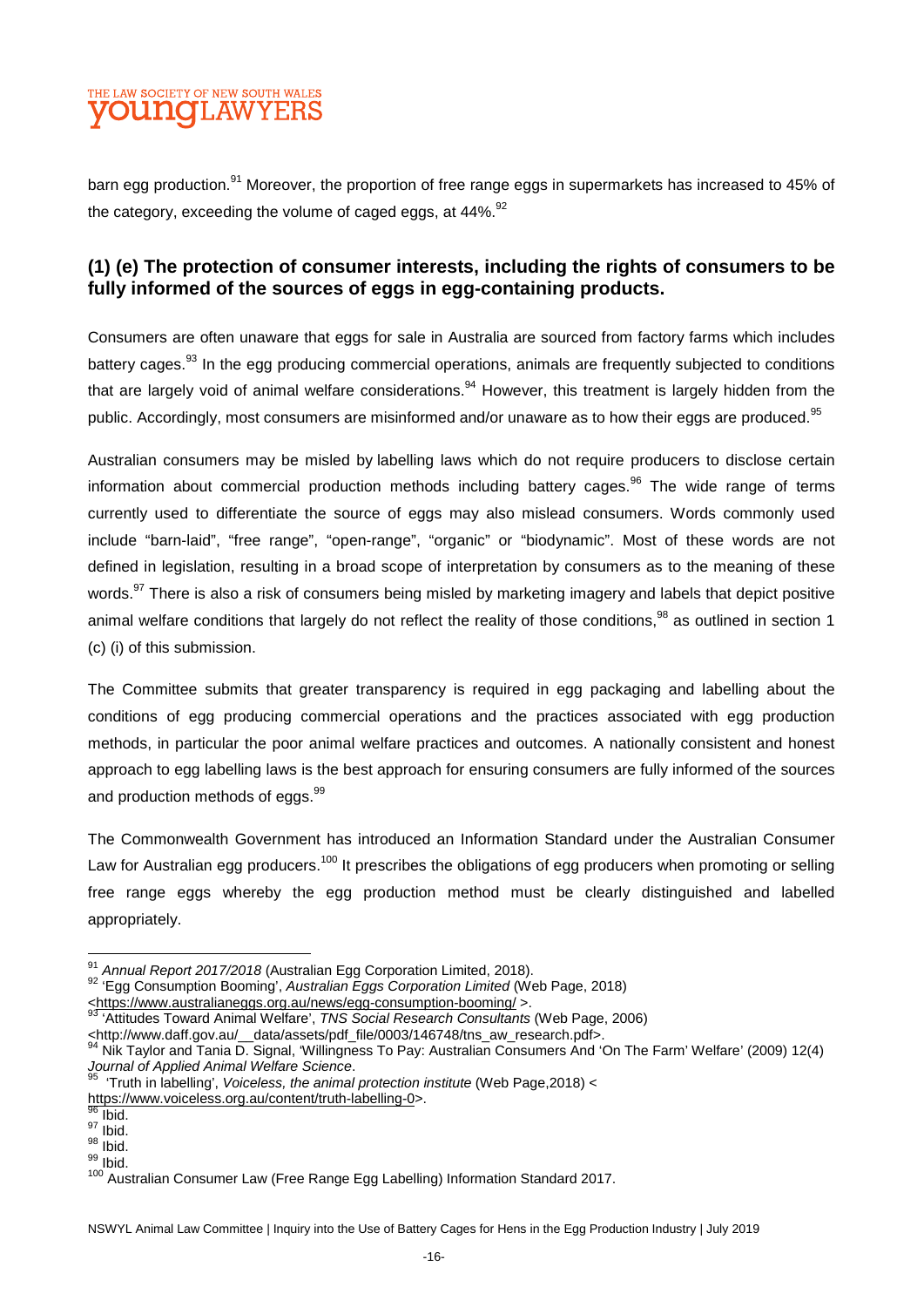

**(1) (f) The economic and social effects on NSW of:** 

- **(i) banning, or not banning, the use of battery cages to contain or accommodate hens in the egg production industry; and**
- **(ii) legislating, or not legislating, to prevent poor animal welfare outcomes to hens in the egg production industry of NSW and/or to set appropriate minimum standards of accommodation for the accommodation and treatment of hens in the egg production industry.**

In recent times, there has been a significant increase in consumer support for free range eggs in Australia and public opposition to battery cages.<sup>101</sup> The increased consumption of free range eggs from 14.5% in 2005<sup>102</sup> of the retail market to 45.38% in the 2018 financial year<sup>103</sup> indicates the public's growing preference for free range eggs. In response, Coles ceased using battery caged eggs for its Coles-branded eggs<sup>104</sup> and Woolworths has pledged to phase out all caged eggs by 2025.<sup>105</sup> With major supermarkets responding to consumer concerns and demands for animal welfare, Australian markets are better prepared for transitioning away from caged eggs.

While banning battery cages may result in significant production and adjustment costs on the industry, government support and higher consumer prices are likely to be sufficient means in offsetting these costs and mitigating any significant impact on egg farmers.<sup>106</sup> Although the egg production industry highlights the increasing production costs that bans may cause, the increased production costs are compensated by the higher prices that producers obtain for barn and free range eggs.

Research in the United States supports this notion, showing that whilst alternate methods to battery cage farming may significantly increase the cost of eggs, it does not reduce the consumption of eggs overall as eggs are only a small percentage of consumers' budget.<sup>107</sup> Accordingly, the position that implementing alternate egg farming methods would adversely affect the market for eggs is untenable as it is the need to compete with conventional methods that makes the alternate methods comparatively costly. If suppliers adopt alternate methods, it is likely that costs will be reduced to acclimatise to market competition.

<sup>&</sup>lt;sup>101</sup> 'A Pound of Flesh: A survey of 1202 Australians about whether they're vegetarian or vegan and what their attitudes to animals are', *Vegetarian/Vegan Society of Queensland* (February 2010).

<sup>102</sup> *Annual Report 2005* (Australian Egg Corporation Limited, 2005).

<sup>103</sup> *Annual Report 2018* (Australian Egg Corporation Limited, 2018).

<sup>104 &#</sup>x27;Battery Hens', *Voiceless* (Web Page, 2018) <https://www.voiceless.org.au/hot-topics/battery-hens>.

 $105$  Ibid.

<sup>106</sup> Michael C Appleby, 'The EU ban on battery cages: History and prospects' (2003) Humane Society of the United States < https://animalstudiesrepository.org/cgi/viewcontent.cgi?article=1008&context=sota\_2003>.

Daniel Alan Sumner, et al, 'Economic And Market Issues On The Sustainability Of Egg Production In The United States: Analysis Of Alternative Production Systems' (2011) 90(1) *Poultry Science* 241, 247.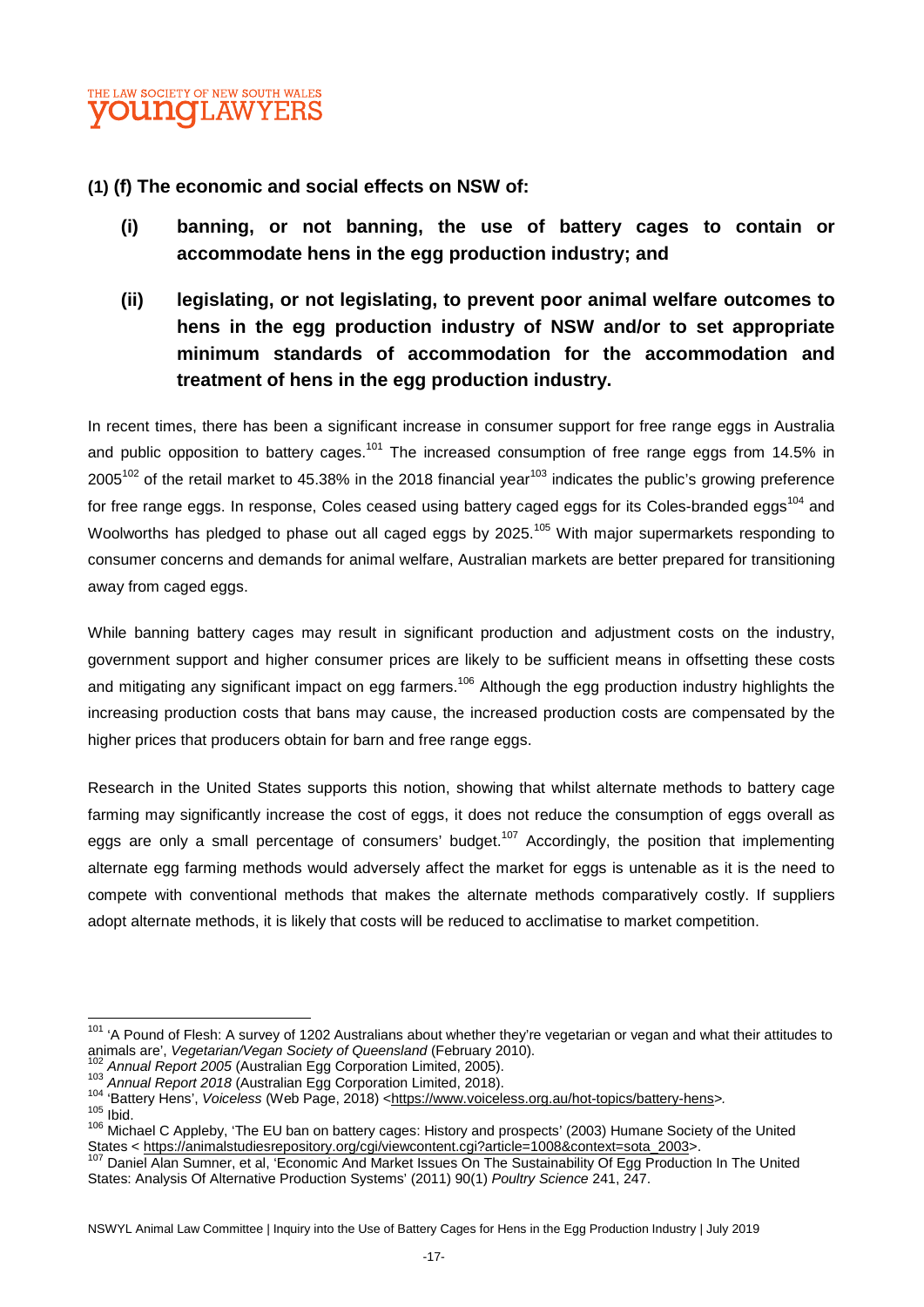# THE LAW SOCIETY OF NEW SOUTH WALES **DUINOTI, AW**

In considering the market impact of a ban, eggs have historically had low demand elasticities, and therefore, have been relatively unresponsive to changes in price. This is likely to be, in part, due to the lack of direct substitutes as an ingredient in cooking or egg-containing products.<sup>108</sup>

In jurisdictions such as Switzerland, where standards of accommodation are better for commercial hens and where debeaking is not practised, the changes have not adversely impacted the economics of the egg industry.<sup>109</sup> Economic risks can also be offset by consumer preferences, and where awareness raising campaigns are implemented, consumers are often willing to pay more for an ethical product.<sup>110</sup> This is evident in the increasing awareness in Australia of animal suffering in intensive farms and the success of the free range industry.<sup>111</sup>

The Committee submits that a transition away from battery cages will aid: hens from an animal welfare point; consumers trust in the market reflecting community standards of ethical practices in the egg production industry; and egg producers adopting systems that consider the welfare of hens, are more economically viable and resilient towards future trends.<sup>112</sup>

# **(1) (g) The advantages, disadvantages and issues of different egg farming production methods.**

In Australia, three main methods are used in commercial egg farming production, as follows:

- 1. Battery caged system;
- 2. Barn-laid; and
- 3. Free range.<sup>113</sup>

Although the methods are differentiated by the housing method, within each category there may be divergence depending on the climate, and care and skill of farmers.<sup>114</sup>

<sup>&</sup>lt;sup>108</sup> Jonathan Ward. 'From Battery Cages to Barns: A Cost-Benefit Analysis of a National Standard for Cage-Free Egg Production' (2014) 34(1) *School of Public Policy Capstones* 14.

<sup>109</sup> M. HÄne, B. Huber-Eicher and E. FrÖhlich, 'Survey Of Laying Hen Husbandry In Switzerland' (2000) 56(1) World's Poultry Science Journal, 21, 28-29.

<sup>110</sup> Rachel Braun, 'Consumers' Willingness to Pay for Specialty Table Eggs' (2018) 9(1) *Supply Chain Management Undergraduate Honors Theses* 1.

<sup>111</sup> RSPCA, 'End the Battery Cage: Public Consultation', *RSPA* (Web Page ) <https://www.rspca.org.au/campaigns/endthe-battery-cage-public-consultation>.

<sup>112</sup> Batter, Jugg Punit Consulting, 'Optimising Laying Hen Welfare In Cage-Free Systems: Working Towards a Smooth Transition In European Egg Productions', *Euro-Group for Animals* (Web Page, 2018) 9 <

https://www.eurogroupforanimals.org/wp-content/uploads/Optimising-laying-hen-welfare-in-cage-free-systems.pdf>. <sup>113</sup> Productivity Commission – Commonwealth of Australia, *Battery Eggs Sale and Production in the ACT* (Report, Subdivity<br>October 1998).

<sup>114</sup> New South Wales Government, 'Egg Production Systems in Australia', *Department of Primary Industries* (Web Page, 2018) <https://www.dpi.nsw.gov.au/animals-and-livestock/poultry-and-birds/poultry-planning-and-keeping/poultrykeeping-environment/egg-production-systems>.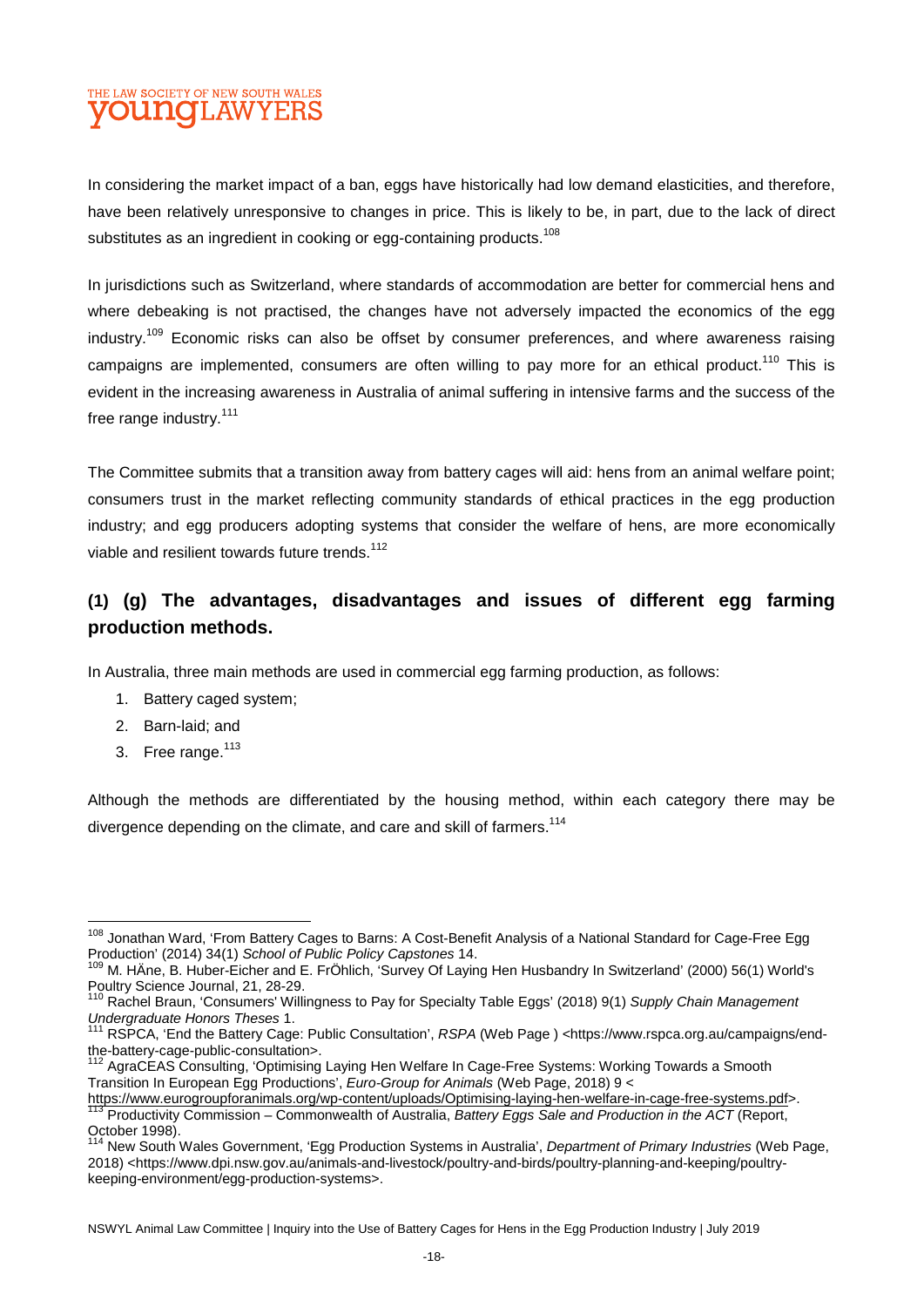# THE LAW SOCIETY OF NEW SOUTH WALES **OUNGLAWYERS**

Further to the discussion in sections (1) (a) of this submission, the following table summarises the advantages and disadvantages of battery cages and alternative egg farming production methods:<sup>115</sup>

| <b>Method</b>           | <b>Advantages</b>                                                                                                                                                                                                                                                                           | <b>Disadvantages</b>                                                                                                                                                                                                                                                                                                                                                                                                                                                                                                                                                              |
|-------------------------|---------------------------------------------------------------------------------------------------------------------------------------------------------------------------------------------------------------------------------------------------------------------------------------------|-----------------------------------------------------------------------------------------------------------------------------------------------------------------------------------------------------------------------------------------------------------------------------------------------------------------------------------------------------------------------------------------------------------------------------------------------------------------------------------------------------------------------------------------------------------------------------------|
| <b>Battery</b><br>cages | Low cost<br>$\bullet$<br>Relatively low mortality compared with<br>uncaged hens<br>Temperature and climate control<br>Less biosecurity and predator threats                                                                                                                                 | Minimal access to natural light<br>$\bullet$<br>Limited space for movement<br>and<br>$\bullet$<br>natural behaviour, such as foraging,<br>pecking, flapping or running<br>No nesting area<br>$\bullet$<br>Minimal<br>engagement<br>natural<br>in<br>$\bullet$<br>behaviours<br>Bone and muscle weakness caused by<br>$\bullet$<br>wired floor and lack of movement<br>Injuries from no scratch pads or claw<br>$\bullet$<br>shortening devices<br>Overcrowding<br>$\bullet$<br>Distress caused by environment<br>Debeaking practice to stop distressed<br>hens pecking each other |
| Barn-laid               | Litter on the floor to reduce strain on bones<br>and muscles<br>Less predator threats compared with free<br>range<br>More space to allow natural behaviour such<br>as foraging, pecking, flapping, running and<br>dust bathing                                                              | of cannibalism<br>Higher<br>rates<br>and<br>$\bullet$<br>parasitic and bacterial infections than<br>caged hens <sup>116</sup><br>Higher skill needed for husbandry<br>$\bullet$<br>Minimal access to natural light and<br>$\bullet$<br>environment                                                                                                                                                                                                                                                                                                                                |
| Free<br>range           | Outdoor range area permits access to<br>natural light and environment<br>Large space for hens to exhibit natural<br>behaviours<br>There are existing regulations for free range<br>labelling and stock standards to assist<br>consumers under the Australian Consumer<br>Law <sup>117</sup> | of cannibalism<br>Higher<br>rates<br>and<br>$\bullet$<br>parasitic and bacterial infections due to<br>access to wild birds and their own<br>faeces<br>High levels of dust and ammonia<br>$\bullet$<br>Higher skill needed for husbandry<br>$\bullet$<br>Predator threats<br>$\bullet$<br>Need larger space, more workers and<br>$\bullet$<br>feed                                                                                                                                                                                                                                 |

#### **(1) (h) What measures should be taken to assist businesses that may be adversely affected by any proposed changes to the law?**

It would be appropriate for all eggs used in government institutions (such as schools, prisons and hospitals) to no longer be sourced from caged production. Additionally, a partnership agreement between government

<sup>115</sup> American Veterinary Medical Association, 'Welfare Implications of Laying Hen Housing', *American Veterinary Medical Association* (Web Page, 2012) <https://www.avma.org/KB/Resources/LiteratureReviews/Pages/Welfare-Implications-of-Laying-Hen-Housing.aspx>.; DC Lay et al, 'Hen Welfare in Different Housing Systems' (2011) 90(1) *Poultry Science* 278.

<sup>116</sup> O Fossum et al, 'Causes of Mortality in Laying Hens in Different Housing Systems in 2001 to 2004' (2009) 51(1) *Acta Vet Scand*, 3.

<sup>&</sup>lt;sup>117</sup> Australian Consumer Law (Free Range Egg Labelling) Information Standard 2017 (Cth) pt 2, s 7.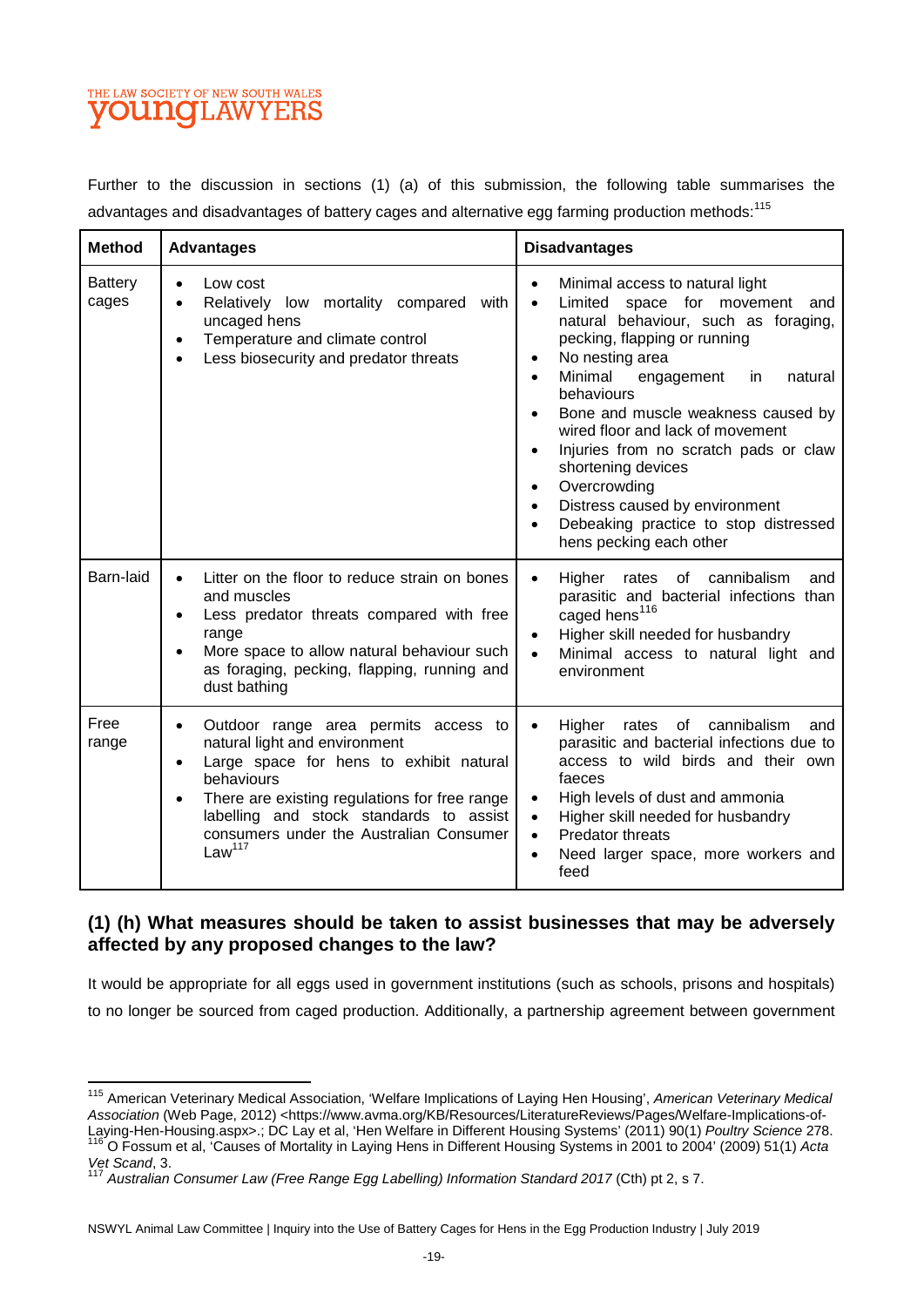# THE LAW SOCIETY OF NEW SOUTH WALES **OUNCLAWYE**

institutions and transitioning egg producers ought to be established to meet a minimum order of free range eggs. This would assist affected businesses in the transition towards free range eggs.

#### **(1) (i) What scientific literature says about the above matters.**

The scientific literature on the abovementioned matters is discussed throughout this submission, and in particular section 1 (a) (i) of this submission.

The Humane Society of the United States' summary of findings from leading animal welfare scientists<sup>118</sup> reveals that the battery cage offers insufficient nesting opportunities<sup>119</sup> and prevents hens from foraging for food, dust bathing, wing flapping, preening and natural mobility.<sup>120</sup> This restricted movement and confinement in the battery cage environment can lead to a 'chronic state of social stress.'<sup>121</sup> and anxiety.<sup>122</sup>

Dr Lesley Rogers, Australian Professor of Zoology at the University of New England, found that unable to perform these natural behaviours, hens express their anxiety through 'abnormal' behaviours such as feather pecking,<sup>123</sup> and bullying,<sup>124</sup> To reduce these behaviours, a method of trimming and removing the beaks of chicks has been adopted.<sup>125</sup> A report by the UK Farm Animal Welfare Council revealed that this can result in 'chronic, often irreversible. injury'.<sup>126</sup>

The scientific literature says that severe damage to the foot<sup>127</sup> and bone fractures are common occurrences,<sup>128</sup> the latter often a direct outcome from osteoporosis.<sup>129</sup> Moreover, a scientific study found that in the battery cage, fractures in hens were highest, and muscle and bone strength were at its lowest, compared to other egg production housing systems.<sup>130</sup>

# **(1) (j) Any other related matter.**

While poor animal welfare outcomes and practices in the egg production industry as a result of the use of battery cages impacts hens, the welfare of male chicks is also compromised. Male chicks, unable to produce

<sup>120</sup> The Humane Society of the United States, *Food Safety and Cage Egg Production* (Report, May 2011)*.* 

<https://kb.rspca.org.au/knowledge-base/do-layer-hens-suffer-from-bone-problems/>.

 $129$  lbid.  $130$  Ibid.

<sup>118</sup>The Humane Society of the United States, *Food Safety and Cage Egg Production* (Report, May 2011) 5.

<sup>119</sup> Ian Duncan, 'The pros and cons of cages' (2001) World's Poultry Science Journal 57, 385, as cited in *HSUS Report.* 

 $121$  Ibid.

<sup>122</sup> Voiceless the Animal Protection Institute, 'Battery Hens', *Voiceless* (October 2018) <https://www.voiceless.org.au/hottopics/battery-hens>.

<sup>123</sup> The Humane Society of the United States, *Food Safety and Cage Egg Production* (Report, May 2011).

<sup>124</sup> Voiceless the Animal Protection Institute, 'Battery Hens', *Voiceless* (October 2018) <https://www.voiceless.org.au/hottopics/battery-hens>.

 $125$  Ibid.

<sup>126</sup> Farm Animal Welfare Council, 'Opinion on Beak Trimming of Laying Hens', *United Kingdom Government* (Web Page, November 2007) <https://www.gov.uk/government/publications/fawc-opinion-on-beak-trimming-of-laying-hens>.

<sup>127</sup> R Tauson, 'Health and production in improved cage designs', (1998) British Poultry Science 77, 1820–1827, at 1821. <sup>128</sup> 'Do Layer Hens Suffer from Bone Problems?' *RSPCA Knowledge Base (*Web Page May 2019)